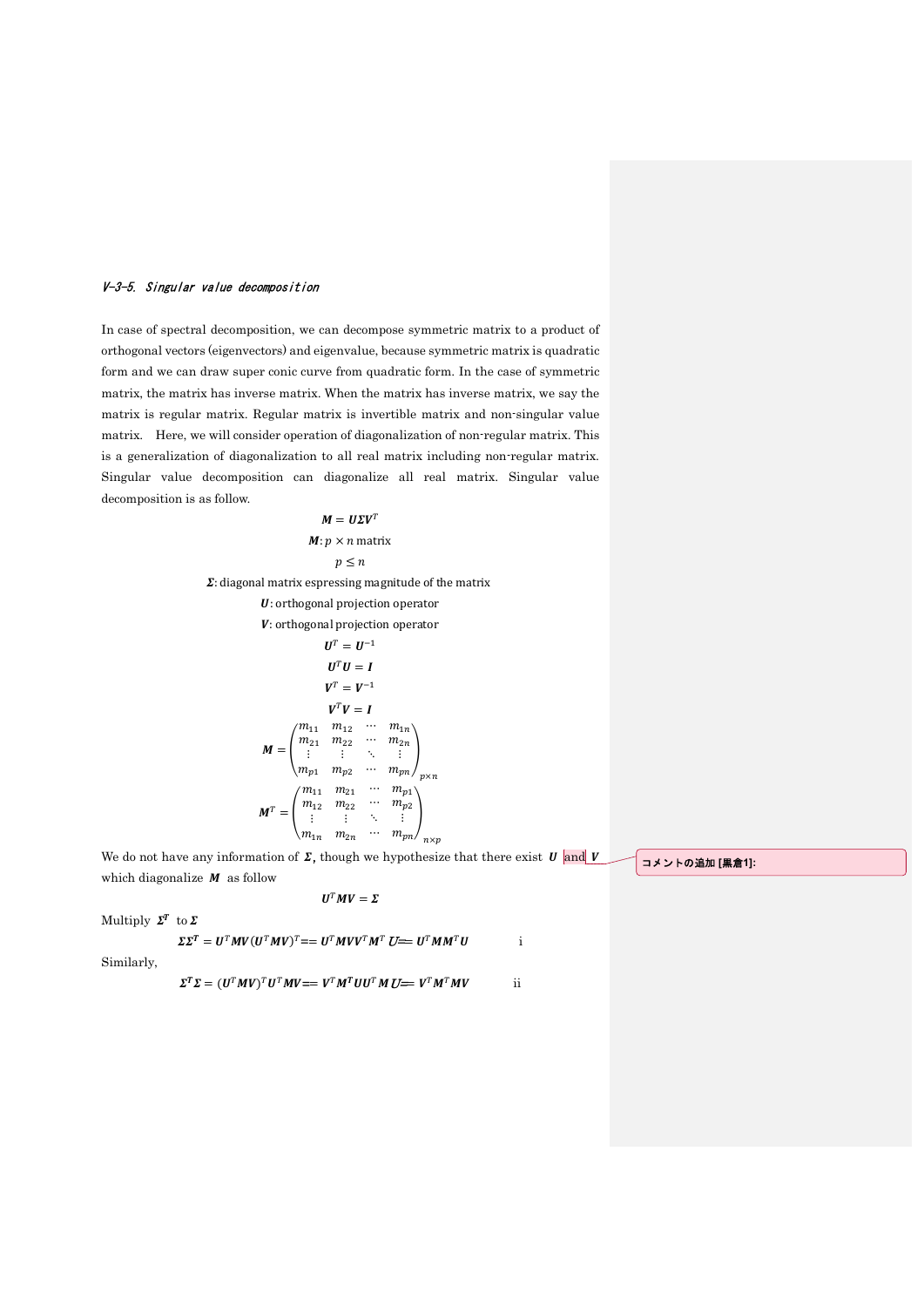$$
MM^{T} = \begin{pmatrix} m_{11} & m_{12} & \cdots & m_{1n} \\ m_{21} & m_{22} & \cdots & m_{2n} \\ \vdots & \vdots & \ddots & \vdots \\ m_{p1} & m_{p2} & \cdots & m_{pn} \end{pmatrix} \begin{pmatrix} m_{11} & m_{21} & \cdots & m_{p1} \\ m_{12} & m_{22} & \cdots & m_{p2} \\ \vdots & \vdots & \ddots & \vdots \\ m_{n1} & m_{n2} & \cdots & m_{pn} \end{pmatrix}
$$

$$
= \begin{pmatrix} \sum_{i=1}^{n} m_{1i}^{2} & \sum_{i=1}^{n} m_{1i} m_{2i} & \cdots & \sum_{i=1}^{n} m_{1i} m_{pi} \\ \sum_{i=1}^{n} m_{2i} m_{1i} & \sum_{i=1}^{n} m_{2i}^{2} & \cdots & \sum_{i=1}^{n} m_{2i} m_{pi} \\ \vdots & \vdots & \ddots & \vdots \\ \sum_{i=1}^{n} m_{pi} m_{1i} & \sum_{i=1}^{n} m_{pi} m_{2i} & \cdots & \sum_{i=1}^{n} m_{pi}^{2} \\ \vdots & \vdots & \ddots & \vdots \\ \sum_{i=1}^{n} m_{i1} m_{21} & \cdots & m_{pi} \end{pmatrix} \begin{pmatrix} m_{11} & m_{12} & \cdots & m_{1n} \\ m_{21} & m_{22} & \cdots & m_{2n} \\ \vdots & \vdots & \ddots & \vdots \\ m_{1n} & m_{2n} & \cdots & m_{pn} \end{pmatrix}
$$

$$
= \begin{pmatrix} \sum_{i=1}^{p} m_{i1}^{2} & \sum_{i=1}^{p} m_{i1} m_{i2} & \cdots & \sum_{i=1}^{p} m_{i1} m_{i1} \\ \sum_{i=1}^{p} m_{i2} m_{i1} & \sum_{i=1}^{p} m_{i2}^{2} & \cdots & \sum_{i=1}^{p} m_{i1} m_{i1} \\ \sum_{i=1}^{p} m_{i1} m_{i1} & \sum_{i=1}^{p} m_{i1} m_{i2} & \cdots & \sum_{i=1}^{p} m_{i2}^{2
$$

Both  $MM^T$  and  $M^T M$  are symmetric. The right side of the equations i and ii are Diagonalization of symmetric matrix. This calculation demonstrates that projection operators of  $MM^T$  and  $M^T M$  can be candidate of left and right single operator. When we accept the hypothesis.

$$
\Sigma\Sigma^{T} = U^{T}MM^{T}U = \lambda = \begin{pmatrix} \lambda_{1} & 0 & \cdots & 0 \\ 0 & \lambda_{2} & \cdots & 0 \\ \vdots & \vdots & \ddots & \vdots \\ 0 & 0 & \cdots & \lambda_{p} \end{pmatrix} = \begin{pmatrix} \sqrt{\lambda_{1}} & 0 & \cdots & 0 \\ 0 & \sqrt{\lambda_{2}} & \cdots & 0 \\ \vdots & \vdots & \ddots & \vdots \\ 0 & 0 & \cdots & \sqrt{\lambda_{p}} \end{pmatrix} \begin{pmatrix} \sqrt{\lambda_{1}} & 0 & \cdots & 0 \\ 0 & \sqrt{\lambda_{2}} & \cdots & 0 \\ \vdots & \vdots & \ddots & \vdots \\ 0 & 0 & \cdots & \sqrt{\lambda_{p}} \end{pmatrix}^{T}
$$

$$
\lambda_{1} \geq \lambda_{2} \geq \cdots \geq \lambda_{p} \geq
$$

$$
\Sigma\Sigma^{T} = \lambda
$$

Mathematically, this is correct, though it has problem in form of notation. When we select **U** in following equation as left singular operator,  $U^T$  is  $p \times p$  matrix, **V** is  $n \times n$ matrix, and *M* is  $p \times n$  matrix.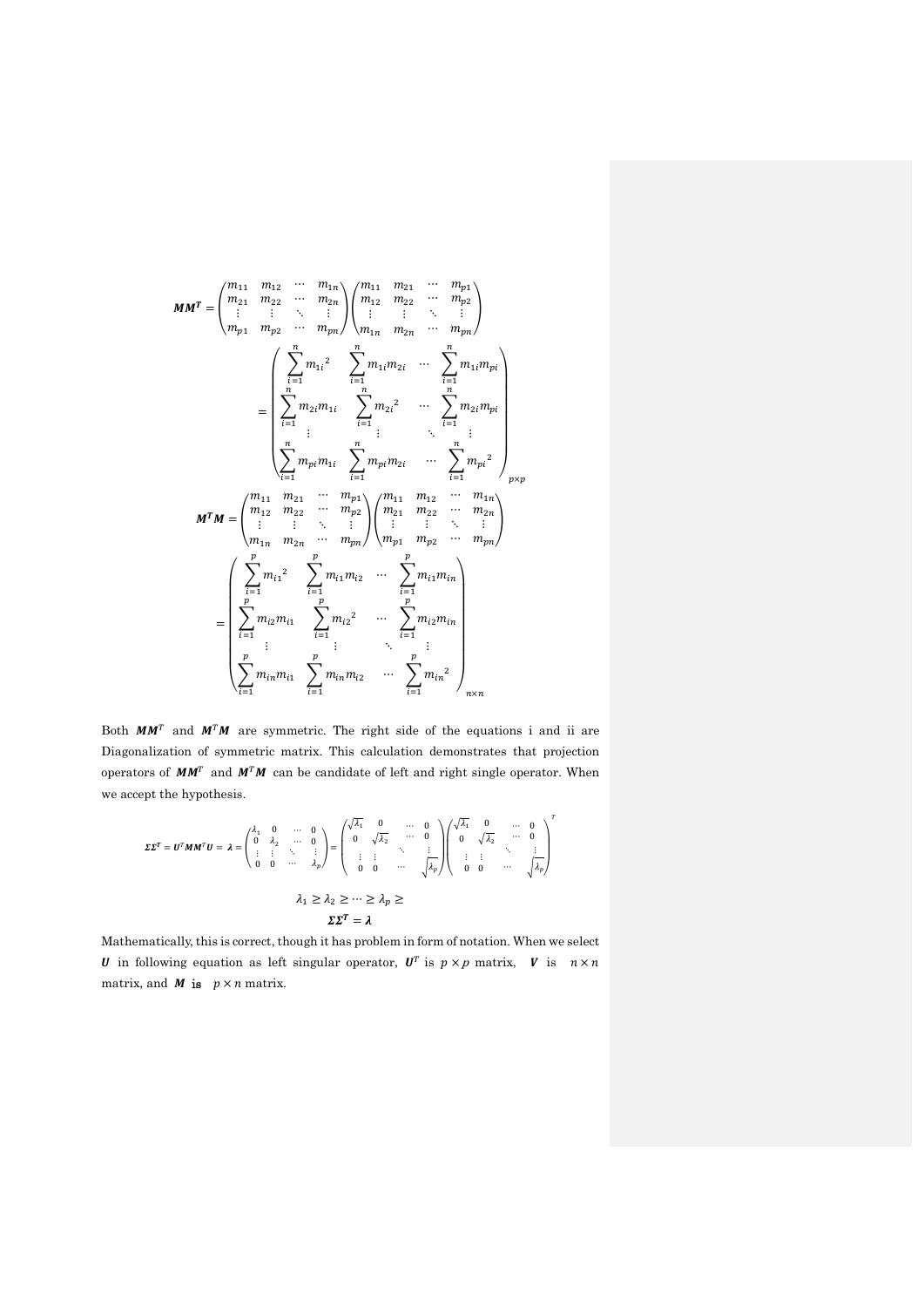$$
U^{T}MV = \begin{pmatrix} u_{11} & u_{12} & \cdots & u_{1p} \\ u_{21} & u_{22} & \cdots & u_{2p} \\ \vdots & \vdots & \ddots & \vdots \\ u_{p1} & u_{p2} & \cdots & u_{pp} \end{pmatrix} \begin{pmatrix} m_{11} & m_{12} & \cdots & m_{1n} \\ m_{21} & m_{22} & \cdots & m_{2n} \\ \vdots & \vdots & \vdots & \ddots & \vdots \\ m_{p1} & m_{p2} & \cdots & m_{pp} \end{pmatrix} \begin{pmatrix} v_{11} & v_{12} & \cdots & v_{1n} \\ v_{21} & v_{22} & \cdots & v_{2n} \\ v_{21} & v_{22} & \cdots & v_{2n} \\ \vdots & \vdots & \vdots & \vdots \\ v_{n1} & v_{22} & \cdots & v_{2n} \end{pmatrix}
$$
  
\n
$$
= \begin{pmatrix} u_{11} & u_{21} & \cdots & u_{p1} \\ u_{12} & u_{22} & \cdots & u_{pp} \\ u_{21} & u_{22} & \cdots & u_{pp} \end{pmatrix} \begin{pmatrix} m_{11} & m_{12} & \cdots & m_{1n} \\ m_{21} & m_{22} & \cdots & m_{2n} \\ \vdots & \vdots & \vdots & \vdots \\ m_{p1} & m_{p2} & \cdots & m_{pp} \end{pmatrix} \begin{pmatrix} v_{11} & v_{12} & \cdots & v_{1n} \\ v_{21} & v_{22} & \cdots & v_{2n} \\ v_{21} & v_{22} & \cdots & v_{2n} \\ v_{21} & v_{22} & \cdots & v_{2n} \\ \vdots & \vdots & \vdots & \vdots \\ v_{n1} & v_{n2} & \cdots & v_{nn} \end{pmatrix}
$$
  
\n
$$
= \begin{pmatrix} \sum_{i=1}^{n} u_{i1} m_{i1} & \sum_{i=1}^{n} u_{i2} m_{i2} & \cdots & \sum_{i=1}^{n} u_{i1} m_{i1} \\ \sum_{i=1}^{n} u_{i2} m_{i1} & \sum_{i=1}^{n} v_{i2} & \sum_{i=1}^{n} u_{
$$

It is difficult to calculate

$$
\sum_{j=-}^{n} \sum_{i=1}^{p} v_{jk} u_{ih} m_{ij}
$$

However, we can understand that the matrix of  $\Sigma$  should be  $p \times n$ , and

$$
\sum_{j=\iota=1}^n \sum_{i=1}^p v_{jk} u_{ih} \, m_{ij} = \gamma_i \delta_{ij}
$$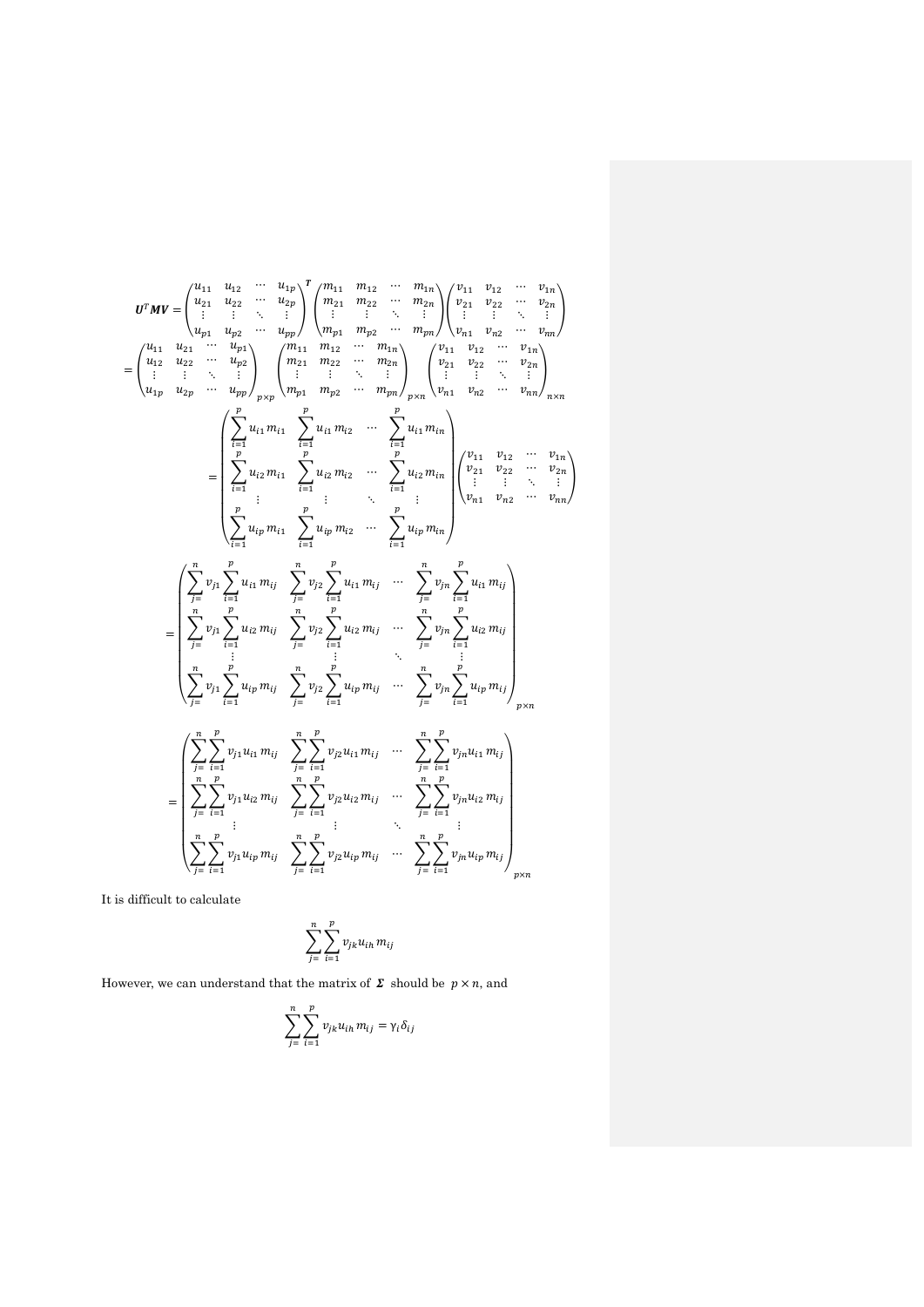Function  $\delta_{ij}$  is Kronecker delta. Kronecker delta Kronecker delta is following binary variable.

 $-$ 

$$
\delta_{ij} = \begin{cases} 1 (i = j) \\ 0 (i \neq j) \end{cases}
$$

An example.

There is a matrix of  $\boldsymbol{U_1}^T \boldsymbol{U_1}$ 

$$
U_1^T U_1 = \begin{pmatrix} u_1^T \\ u_2^T \\ \vdots \\ u_p^T \end{pmatrix} (u_1 \quad u_2 \quad \cdots \quad u_p) = \begin{pmatrix} u_1^T u_1 & u_1^T u_2 & \cdots & u_1^T u_p \\ u_2^T u_1 & u_2^T u_2 & \cdots & u_2^T u_p \\ \vdots & \vdots & \ddots & \vdots \\ u_p^T u_1 & u_p^T u_2 & \cdots & u_p^T u_p \end{pmatrix}
$$

 $\mathbf{u}_i^T \mathbf{u}_j = \delta_{ij}$ 

When the factor of the matrix is as follow,

We can express the matrix as follow.

$$
\boldsymbol{U}_1^T \boldsymbol{U}_1 = \begin{pmatrix} \delta_{11} & \delta_{12} & \cdots & \delta_{1p} \\ \delta_{21} & \delta_{22} & \cdots & \delta_{2p} \\ \vdots & \vdots & \ddots & \vdots \\ \delta_{p1} & \delta_{p2} & \cdots & \delta_{pp} \end{pmatrix} = \begin{pmatrix} 1 & 0 & \cdots & 0 \\ 0 & 1 & \cdots & 0 \\ \vdots & \vdots & \ddots & \vdots \\ 0 & 0 & \cdots & 1 \end{pmatrix}_{p \times p}
$$

$$
\pmb{U}^T\pmb{M}\pmb{V} = \begin{pmatrix} \gamma_1\delta_{11} & \delta_{12} & \cdots & \delta_{1p} & \delta_{1p+1} & \cdots & \delta_{1n} \\ \delta_{21} & \gamma_2\delta_{22} & \cdots & \delta_{2p} & \delta_{2p+1} & \cdots & \delta_{2n} \\ \vdots & \vdots & \ddots & \vdots & \vdots & \cdots & \vdots \\ \delta_{p1} & \delta_{p2} & \cdots & \gamma_p\delta_{pp} & \delta_{pp+1} & \cdots & \delta_{pn} \\ \end{pmatrix}_{p\times n} = \begin{pmatrix} \gamma_1 & 0 & \cdots & 0 & 0 & \cdots & 0 \\ 0 & \gamma_2 & \cdots & 0 & 0 & \cdots & 0 \\ \vdots & \vdots & \ddots & \vdots & \vdots & \cdots & \vdots \\ 0 & 0 & \cdots & \gamma_p & 0 & \cdots & 0 \\ \end{pmatrix}_{p\times n}
$$

The name of  $\gamma$  is single value.

When we multiply  $U$  from left  $V^T$  from right,

$$
\gamma_i = \sqrt{\lambda_1}
$$
  
\n
$$
UU^T M V V^T = U \begin{pmatrix} \gamma_1 & 0 & \cdots & 0 & 0 & \cdots & 0 \\ 0 & \gamma_2 & \cdots & 0 & 0 & \cdots & 0 \\ \vdots & \vdots & \ddots & \vdots & \vdots & \cdots & \vdots \\ 0 & 0 & \cdots & \gamma_p & 0 & \cdots & 0 \end{pmatrix}_{p \times n} V^T = U \Sigma V^T
$$
  
\n
$$
UU^T M V V^T = I M I = M
$$
  
\n
$$
M = U \Sigma V^T
$$

This is singular value decomposition. We can obtain left singular operator as orthogonal projection operator for diagonalization of  $MM<sup>T</sup>$  and can obtain right singular operator as operator for diagonalization of  $M<sup>T</sup>M$ . This the conclusion of this paragraph. However, we have to prove the adequacy of hypothesis that there exist  $U$  and  $V$ Proof

First step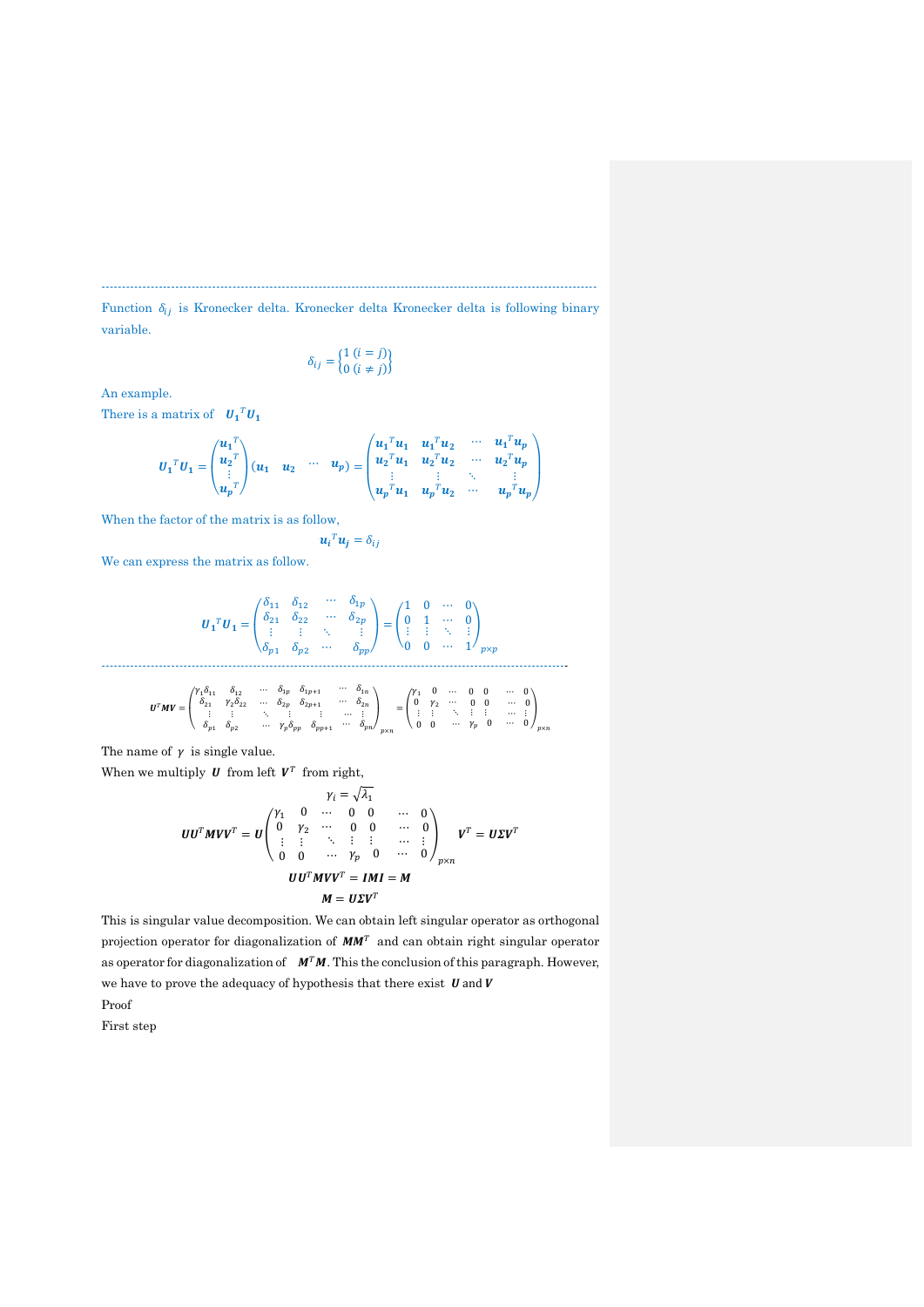$$
U = (u_1 \quad u_2 \quad \cdots \quad u_p)
$$

$$
U^T M M^T U = \Lambda
$$

Multiply  $\boldsymbol{U}$  from left to both side

$$
UUT MMT U = UA
$$
  
\n
$$
UUT = I
$$
  
\n
$$
MMT U = UA = (u1 u2 ... up) \begin{pmatrix} \lambda_1 & 0 & ... & 0 \\ 0 & \lambda_2 & ... & 0 \\ \vdots & \vdots & \ddots & \vdots \\ 0 & 0 & ... & \lambda_p \end{pmatrix} = (\lambda_1 u_1 \lambda_2 u_2 ... \lambda_p u_p)
$$
  
\n
$$
\therefore MMT ui = \lambda_i u_i = \gamma_i^2 u_i
$$

Similarly,

$$
V = (v_1 \quad v_2 \quad \cdots \quad v_n)
$$
  

$$
V^T M^T M V = L^2
$$
  

$$
L^2 = \begin{pmatrix} l_1^2 & 0 & \cdots & 0 \\ 0 & l_2^2 & \cdots & 0 \\ \vdots & \vdots & \ddots & \vdots \\ 0 & 0 & \cdots & l_n^2 \end{pmatrix}
$$

Multiply  $\boldsymbol{V}$  from left to both side

$$
VVTMTMV = VL2
$$

$$
VVT = I
$$

$$
M^T M V = (v_1 \quad v_2 \quad \cdots \quad v_n) \begin{pmatrix} l_1^2 & 0 & \cdots & 0 \\ 0 & l_2^2 & \cdots & 0 \\ \vdots & \vdots & \ddots & \vdots \\ 0 & 0 & \cdots & l_n^2 \end{pmatrix} = (l_1^2 v_1 \quad l_2^2 v_2 \quad \cdots \quad l_n^2 v_n)
$$

$$
M^T M v_j = l_j^2 v_j
$$

When we replace  $\gamma_i$  to  $l_1$ ,

$$
M^{T}MV = (v_{1} \quad v_{2} \quad \cdots \quad v_{n}) \begin{pmatrix} \gamma_{1}^{2} & 0 & \cdots & 0 & 0 & \cdots & 0 \\ 0 & \gamma_{2}^{2} & \cdots & 0 & 0 & \cdots & 0 \\ \vdots & \vdots & \ddots & \vdots & \vdots & \cdots & \vdots \\ 0 & 0 & \cdots & \gamma_{p}^{2} & 0 & \cdots & 0 \end{pmatrix} = (\gamma_{1}^{2}v_{1} \quad \gamma_{2}^{2}v_{2} \quad \cdots \quad \gamma_{p}^{2}v_{p} \quad 0v_{p+1} \quad \cdots \quad 0v_{n})
$$

$$
M^{T}Mv_{j} = (\gamma_{j}^{2}v_{j} \quad \text{for } j = 1 \sim p)
$$

$$
M^{T}Mv_{j} = 0, v_{j} = 0 \quad \text{for } j = p + 1 \sim n
$$

Proof of existence of  $\boldsymbol{U}$  and  $\boldsymbol{V}$ 

Existence of  $V$  is trivial because  $V$  is orthogonal projection operator of symmetric matrix.

$$
w_j = \frac{1}{\gamma_j} v_j
$$
  

$$
v_i v_j = \delta_{ij}
$$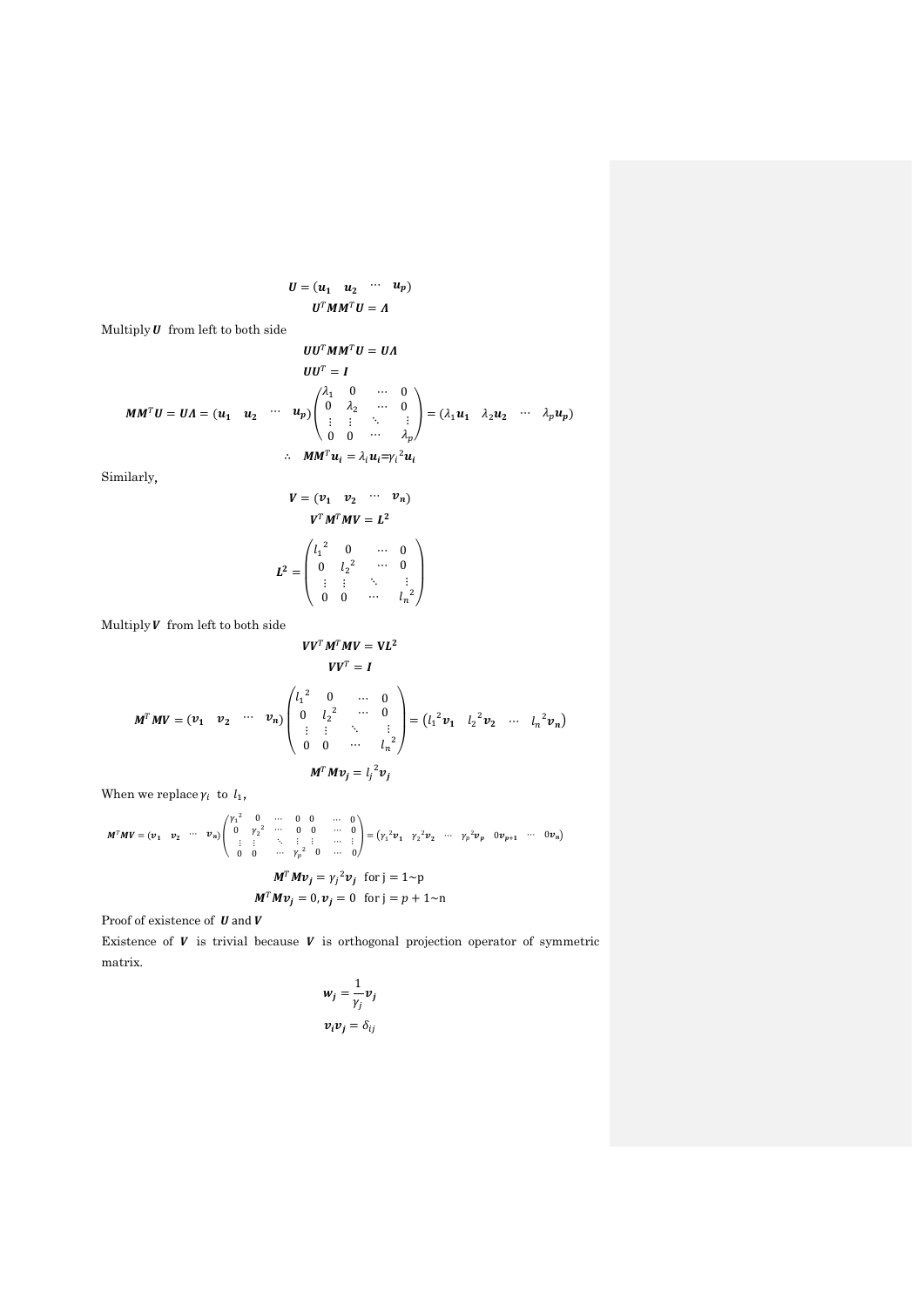$$
w_i w_j = \frac{1}{\gamma_i \gamma_j} v_i v_j = \frac{1}{\gamma_i \gamma_j} \delta_{ij}
$$
  
\n
$$
V = (v_1 \quad v_2 \quad \cdots \quad v_p \quad v_{p+1} \quad \cdots \quad v_n)
$$
  
\n
$$
W = (w_1 \quad w_2 \quad \cdots \quad w_p)
$$
  
\n
$$
W^T = \begin{pmatrix} w_1^T \\ w_2^T \\ \vdots \\ w_p^T \end{pmatrix}
$$
  
\n
$$
L = \begin{pmatrix} \gamma_1 & 0 & \cdots & 0 \\ 0 & \gamma_2 & \cdots & 0 \\ \vdots & \vdots & \ddots & \vdots \\ 0 & 0 & \cdots & \gamma_p \end{pmatrix}
$$
  
\n
$$
W^T L V = W^T L (v_1 \quad v_2 \quad \cdots \quad v_p \quad v_{p+1} \quad \cdots \quad v_n)
$$
  
\n
$$
= W^T (\gamma_1 w_1 \quad \gamma_2 w_2 \quad \cdots \quad \gamma_p w_p \quad 0 \quad \cdots \quad 0)
$$
  
\n
$$
= \begin{pmatrix} w_1^T \\ w_2^T \\ \vdots \\ w_p^T \end{pmatrix} (\gamma_1 w_1 \quad \gamma_2 w_2 \quad \cdots \quad \gamma_p w_p \quad 0 \quad \cdots \quad 0)
$$
  
\n
$$
= \begin{pmatrix} \gamma_1 w_1^T w_1 & \gamma_2 w_1^T w_2 & \cdots & \gamma_p w_1^T w_p & 0 w_1^T & \cdots & 0 w_1^T \\ \gamma_1 w_2^T w_1 & \gamma_2 w_2^T w_2 & \cdots & \gamma_p w_2^T w_p & 0 w_2^T & \cdots & 0 w_2^T \\ \vdots & \vdots & \ddots & \vdots & \vdots & \vdots & \cdots & \vdots \\ \gamma_1 w_p^T w_1 & \gamma_2 w_p^T w_2 & \cdots & \gamma_p w_2^T w_p & 0 w_p^T & \cdots & 0 w_p^T \end{pmatrix}
$$
  
\n
$$
= \begin{pmatrix} \gamma_1 & 0 & \cdots & 0 & 0 & \cdots & 0 \\ 0 & \gamma_2 & \cdots & 0 & 0 & \cdots & 0 \\ \vdots & \vd
$$

We could demonstrate that there exist left singular operator and right singular operator for all matrix and we can denote  $\,\mathsf{U} = \pmb{W}\,$ Conclusively

$$
M = U\Sigma V^{T}
$$
  

$$
\Sigma = \begin{pmatrix} \gamma_{1} & 0 & \cdots & 0 & 0 & \cdots & 0 \\ 0 & \gamma_{2} & \cdots & 0 & 0 & \cdots & 0 \\ \vdots & \vdots & \ddots & 0 & 0 & \cdots & 0 \\ 0 & 0 & \cdots & \gamma_{p} & 0 & \cdots & 0 \end{pmatrix}_{p \times n}
$$

We discussed only the case when  $\,p < n.$  In the case when  $\,p > n$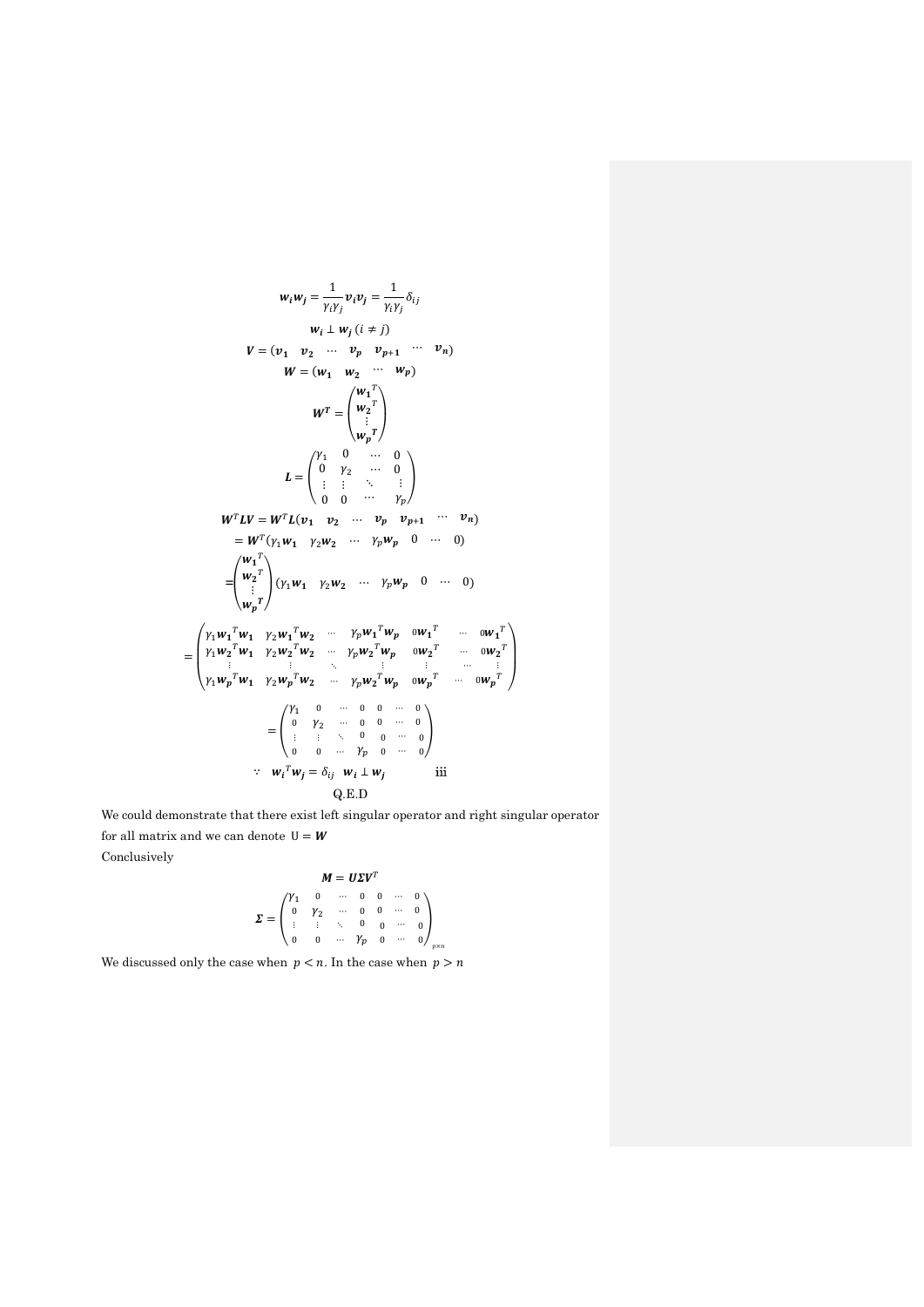$$
\pmb{\Sigma} = \begin{pmatrix} \gamma_1 & 0 & \cdots & 0 \\ 0 & \gamma_2 & \cdots & 0 \\ \vdots & \vdots & \ddots & \vdots \\ 0 & 0 & \cdots & \gamma_n \\ 0 & 0 & \cdots & 0 \\ \vdots & \vdots & \ddots & \vdots \\ 0 & 0 & \cdots & 0 \end{pmatrix}_{p \times r}
$$

Formula 72

In several case,  $M$  is positive semidefinite (eigenvalue include 0.). The number of positive singular value is rank  $(r)$ .  $r \leq p$ In such case  $\,r < p\,$ 

$$
\Sigma = \begin{pmatrix}\nV_1 & 0 & \cdots & 0 & 0 & \cdots & 0 \\
0 & V_2 & \cdots & 0 & 0 & \cdots & 0 \\
\vdots & \vdots & \ddots & \vdots & \vdots & \ddots & 0 \\
0 & 0 & \cdots & V_r & 0 & \cdots & 0 \\
0 & 0 & \cdots & 0 & 0 & \cdots & 0 \\
\vdots & \vdots & \ddots & \vdots & \vdots & \ddots & \vdots \\
0 & 0 & \cdots & 0 & 0 & \cdots & 0\n\end{pmatrix}_{p \times n}
$$

More generally,  $\Sigma$  can be expressed as follow

$$
\Sigma = \begin{pmatrix} S_{r,r} & O_{r,n-r} \\ O_{m-r,r} & O_{m-r,n-r} \end{pmatrix}
$$
  
\n
$$
S_{r,r}
$$
: diagonal matrix, diag( $\gamma_1$  ...  $\gamma_r$ )  
\n
$$
diag(\ )
$$
 is diagonal components  
\n
$$
\gamma_1 \ge \gamma_2 \ge \dots \ge \gamma_r > 0
$$
  
\n
$$
O_{i,j} = \begin{pmatrix} 0 & \cdots & 0 \\ \vdots & \ddots & \vdots \\ 0 & \cdots & 0 \end{pmatrix}_{i \times j}
$$

Application of singular value decomposition

$$
M = \begin{pmatrix} 4 & 0 & 0 \\ 0 & 1 & -1 \\ 0 & -1 & 1 \end{pmatrix}
$$

This matrix is linearly dependent (not independent), because third column and third row are real number times of second column and second row. From this we can judge that rank of the matrix is 2, because number of linearly independent column and row is 2. However, judgement of number of rank difficult from dataset is generally difficult, because we cannot notice the dependency of the row or column, when a row or column is linear combination of other rows or columns. In addition to this, similar samples are often included in data set, and many data are approximately the same. In such case, we obtain several very small singular values which is approximately 0.

 $\Sigma$  is as follow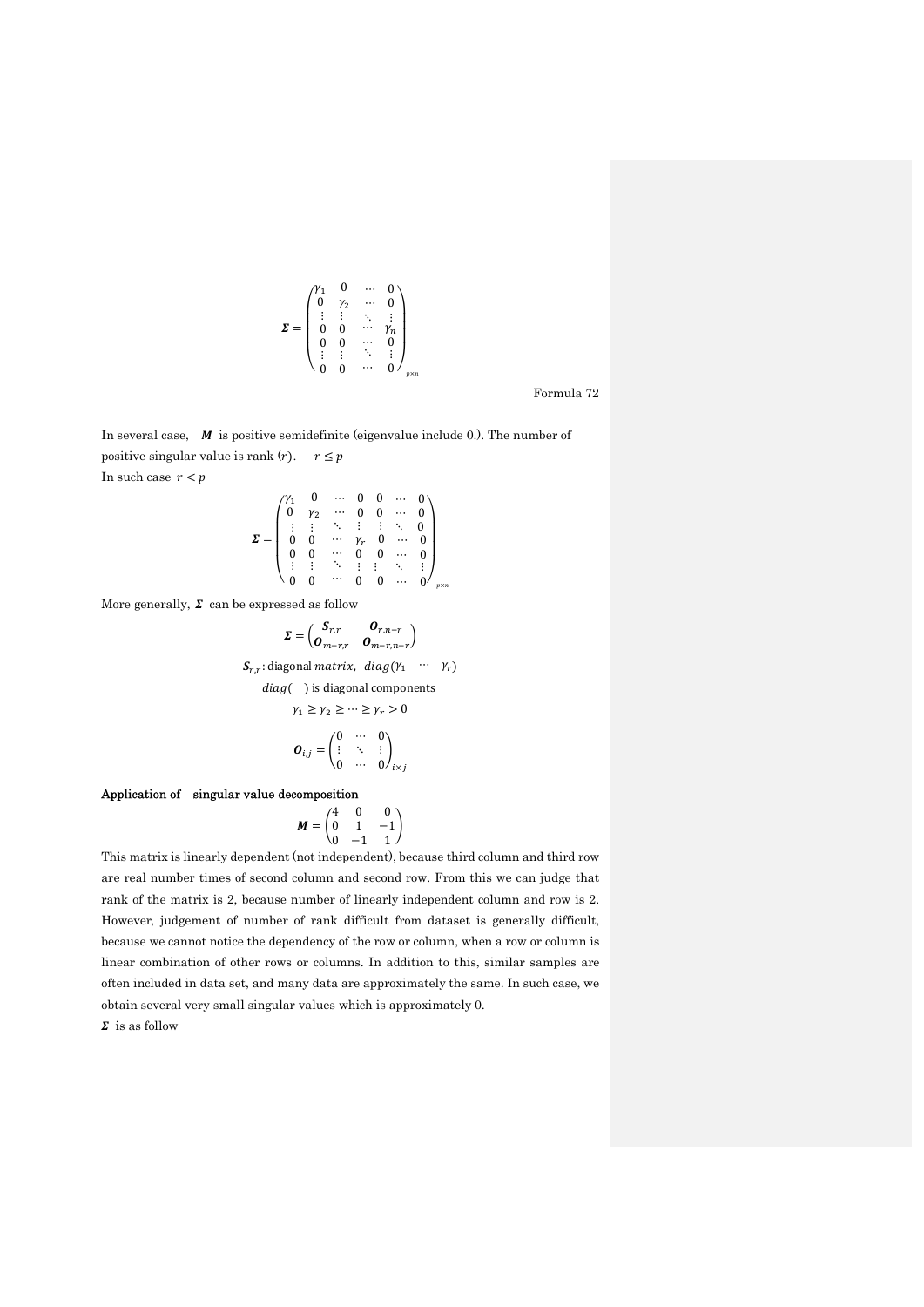$$
\Sigma = \begin{pmatrix} \gamma_1 & 0 & \cdots & 0 & 0 & \cdots & 0 \\ 0 & \gamma_2 & \cdots & 0 & 0 & \cdots & 0 \\ \vdots & \vdots & \ddots & \vdots & \vdots & \ddots & \vdots \\ 0 & 0 & \cdots & \gamma_p & 0 & \cdots & 0 \end{pmatrix}_{p \times n}
$$

$$
diag(Y_1 \cdots Y_p)
$$

$$
\gamma_1 \ge \gamma_2 \ge \cdots \ge \gamma_p \ge 0
$$

The analysts should judge the singular values are 0 or not 0, comparing the singular values to other singular values, considering the purpose of analysis, drawing their experience and referring previous works. The work the analysts is judgement of threshold, which is  $S$  in following inequality

$$
\gamma_1 \ge \gamma_2 \ge \cdots \ge \gamma_r \ge S \ge \gamma_{r+1} \ge \cdots \ge \gamma_{r'} > 0
$$

Then following  $\boldsymbol{\varSigma}$  is determined.

$$
\pmb{\Sigma} = \left( \begin{array}{cccccc} \gamma_1 & 0 & \cdots & 0 & 0 & \cdots & 0 \\ 0 & \gamma_2 & \cdots & 0 & 0 & \cdots & 0 \\ \vdots & \vdots & \ddots & \vdots & \vdots & \ddots & 0 \\ 0 & 0 & \cdots & \gamma_r & 0 & \cdots & 0 \\ 0 & 0 & \cdots & 0 & 0 & \cdots & 0 \\ \vdots & \vdots & \ddots & \vdots & \vdots & \ddots & \vdots \\ 0 & 0 & \cdots & 0 & 0 & \cdots & 0 \\ \end{array} \right)_{p \times n}
$$

In case of following matrix

$$
M = \begin{pmatrix} 4 & 0 & 0 \\ 0 & 1 & -1 \\ 0 & -1 & 1 \end{pmatrix}
$$

$$
MT = \begin{pmatrix} 4 & 0 & 0 \\ 0 & 1 & -1 \\ 0 & -1 & 1 \end{pmatrix}
$$

$$
MMT = \begin{pmatrix} 4 & 0 & 0 \\ 0 & 1 & -1 \\ 0 & -1 & 1 \end{pmatrix} \begin{pmatrix} 4 & 0 & 0 \\ 0 & 1 & -1 \\ 0 & -1 & 1 \end{pmatrix} = \begin{pmatrix} 16 & 0 & 0 \\ 0 & 2 & -2 \\ 0 & -2 & 2 \end{pmatrix}
$$

固有方程式

$$
\begin{vmatrix} 16 - \lambda & 0 & 0 \\ 0 & 2 - \lambda & -2 \\ 0 & -2 & 2 - \lambda \end{vmatrix} = 0
$$
  
(16 - \lambda)(2 - \lambda)(2 - \lambda) - 4(16 - \lambda) = 0  
(\lambda - 16)(\lambda - 4)\lambda = 0

From this we can judge the rank of the matrix as  $3-1=2$ .

Eigenvector belonging eigenvalue16

$$
\begin{pmatrix} 16 & 0 & 0 \ 0 & 2 & -2 \ 0 & -2 & 2 \ \end{pmatrix} \begin{pmatrix} x_1 \ x_2 \ x_3 \end{pmatrix} = 16 \begin{pmatrix} x_1 \ x_2 \ x_3 \end{pmatrix}
$$

$$
\begin{pmatrix} 16x_1 \ 2x_2 - 2x_3 \ -2x_2 + 2x_3 \ \end{pmatrix} = \begin{pmatrix} 16x_1 \ 16x_2 \ 16x_3 \end{pmatrix}
$$

 $14x_2 + 2x_3 = 0$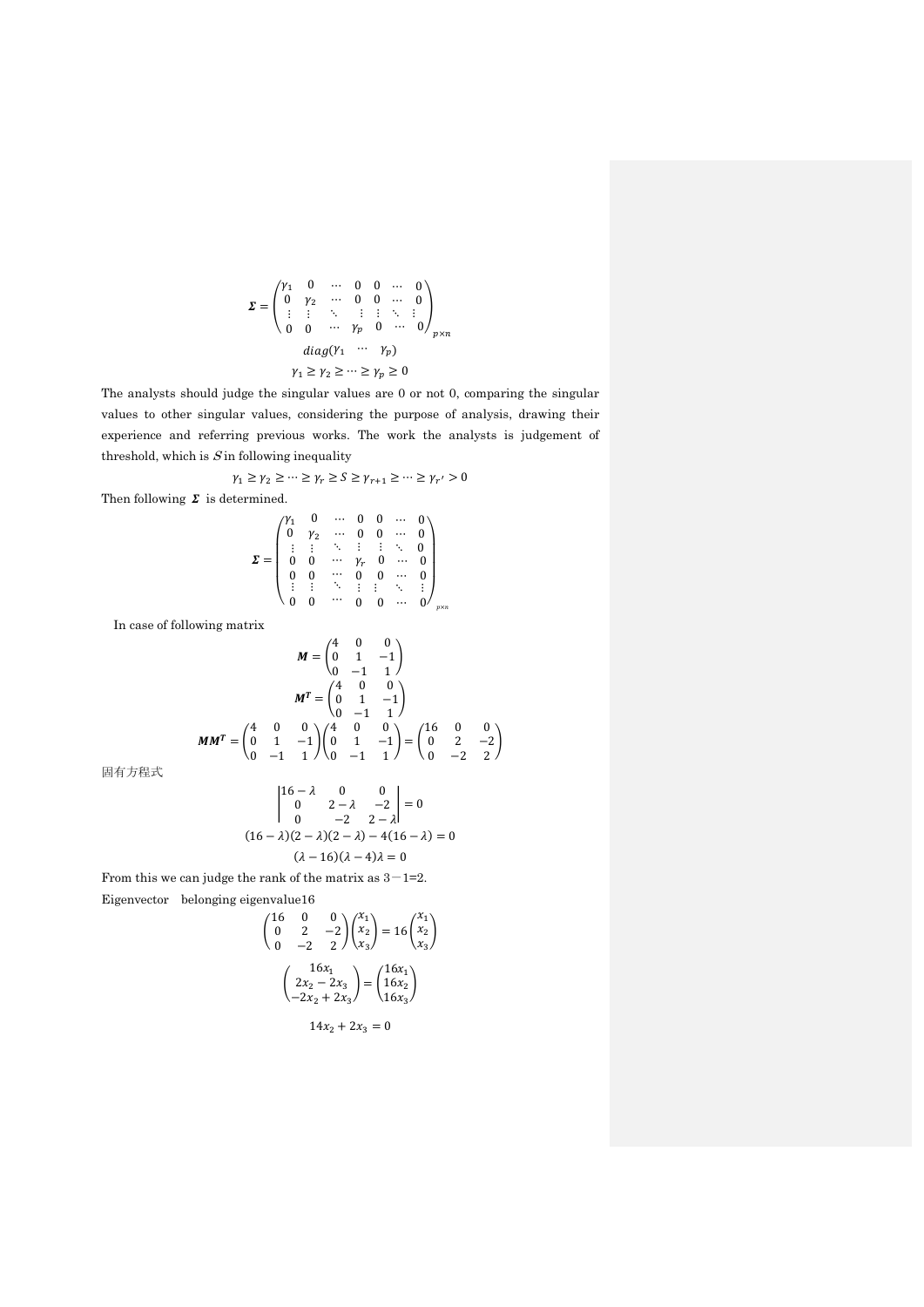$$
2x2 + 14x3 = 0
$$

$$
x2 = x3 = 0
$$

$$
e1 = \begin{pmatrix} 1 \\ 0 \\ 0 \end{pmatrix}
$$

 $\overline{1}$ 

 $\overline{1}$ 

Eigenvector belonging eigenvalue 4

$$
\begin{pmatrix}\n16 & 0 & 0 \\
0 & 2 & -2 \\
0 & -2 & 2\n\end{pmatrix}\n\begin{pmatrix}\nx_1 \\
x_2 \\
x_3\n\end{pmatrix} = 4 \begin{pmatrix}\nx_1 \\
x_2 \\
x_3\n\end{pmatrix}
$$
\n
$$
\begin{pmatrix}\n16x_1 \\
2x_2 - 2x_3 \\
-2x_2 + 2x_3\n\end{pmatrix} = \begin{pmatrix}\n4x_1 \\
4x_2 \\
4x_3\n\end{pmatrix}
$$
\n
$$
12x_1 = 0
$$
\n
$$
-2x_2 - 2x_3 = 0
$$
\n
$$
-2x_2 - 2x_3 = 0
$$
\n
$$
x_1 = 0, \quad x_2 = -x_3
$$
\n
$$
e_2 = \begin{pmatrix}\n0 \\
\frac{1}{\sqrt{2}} \\
-\frac{1}{\sqrt{2}}\n\end{pmatrix}
$$

Eigenvector belonging eigenvalue 0

 $\mathcal{L}$ 

16 0 0   
\n0 2 -2 
$$
\begin{pmatrix} x_1 \\ x_2 \\ x_3 \end{pmatrix} = 0 \begin{pmatrix} x_1 \\ x_2 \\ x_3 \end{pmatrix}
$$
  
\n $\begin{pmatrix} 16x_1 \\ 2x_2 - 2x_3 \\ -2x_2 + 2x_3 \end{pmatrix} = \begin{pmatrix} 0 \\ 0 \\ 0 \end{pmatrix}$   
\n $x_1 = 0$   
\n $2x_2 - 2x_3 = 0$   
\n $-2x_2 + 2x_3 = 0$   
\n $x_1 = 0$ ,  $x_2 = x_3$   
\n $e_3 = \begin{pmatrix} 0 \\ \frac{1}{\sqrt{2}} \\ \frac{1}{\sqrt{2}} \end{pmatrix}$ 

Result of singular value decomposition is as follow.

Left singular operator is 
$$
\begin{pmatrix} 1 & 0 & 0 \ 0 & \frac{1}{\sqrt{2}} & \frac{1}{\sqrt{2}} \\ 0 & \frac{1}{-\sqrt{2}} & \frac{1}{\sqrt{2}} \end{pmatrix}.
$$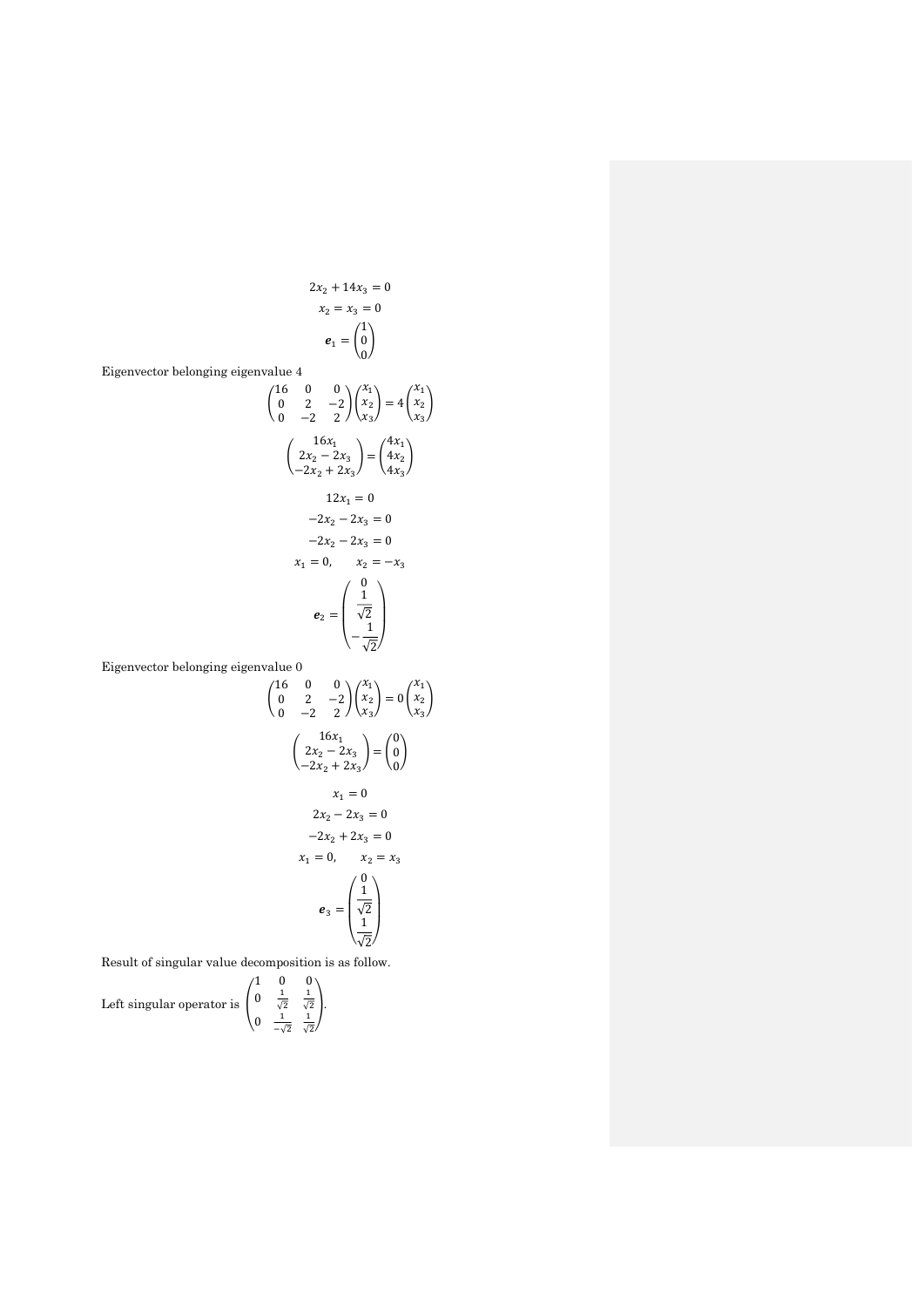Right singular operator is 
$$
\begin{pmatrix} 1 & 0 & 0 \ 0 & \frac{1}{\sqrt{2}} & \frac{1}{\sqrt{2}} \\ 0 & \frac{1}{-\sqrt{2}} & \frac{1}{\sqrt{2}} \end{pmatrix}^{T}
$$

$$
\Sigma = \begin{pmatrix} 4 & 0 & 0 \\ 0 & 2 & 0 \\ 0 & 0 & 0 \end{pmatrix}
$$

Confirmation of adequacy of the result

$$
\begin{pmatrix} 1 & 0 & 0 \ 0 & \frac{1}{\sqrt{2}} & \frac{1}{\sqrt{2}} \\ 0 & \frac{1}{\sqrt{2}} & \frac{1}{\sqrt{2}} \end{pmatrix} \begin{pmatrix} 4 & 0 & 0 \\ 0 & 2 & 0 \\ 0 & 0 & 0 \end{pmatrix} \begin{pmatrix} 1 & 0 & 0 \\ 0 & \frac{1}{\sqrt{2}} & -\frac{1}{\sqrt{2}} \\ 0 & \frac{1}{\sqrt{2}} & \frac{1}{\sqrt{2}} \end{pmatrix} = \begin{pmatrix} 4 & 0 & 0 \\ 0 & \sqrt{2} & 0 \\ 0 & -\sqrt{2} & 0 \end{pmatrix} \begin{pmatrix} 1 & 0 & 0 \\ 0 & \frac{1}{\sqrt{2}} & -\frac{1}{\sqrt{2}} \\ 0 & \frac{1}{\sqrt{2}} & \frac{1}{\sqrt{2}} \end{pmatrix} = \begin{pmatrix} 4 & 0 & 0 \\ 0 & \frac{1}{\sqrt{2}} & 0 \\ 0 & -1 & 1 \end{pmatrix}
$$

This is means that left singular operator equals to right singular operator in singular value decomposition. This is understandable when we consider power method of symmetric matrix.

In symmetric matrix,

## $MM^T = M^T M = M^2$

Matrix  $\boldsymbol{M}$  is decompose as follow.

$$
M = U \Lambda U^T
$$

Using power method of symmetric matrix

 $MM^T = M^T M = M^2 = U \Lambda^2 U^T$ 

From this we can accept that diagonalization of symmetric matrix is a specific case of right singular decomposition in which left singular operator equals to right singular operator.

Figure 61 is illustrating the procedure of singular value decomposition. In this illustration the matrix  $M$  is transformation of unit circle and yellow vector (A) to inclined ellipse and yellow vector  $(D)$ . When there exists inverse matrix  $M^{-1}$ , inverse operation is multiplication of  $M^{-1}$ . However, there are several conditions for existence of inverse matrix. Particularly, non-square matrix has no inverse matrix. Singular value decomposition provides alternative detour root of inverse operation. Matrix  $V^T$  is rotation, matrix  $\Sigma$  is expansion and contraction, and  $U$  is rotation.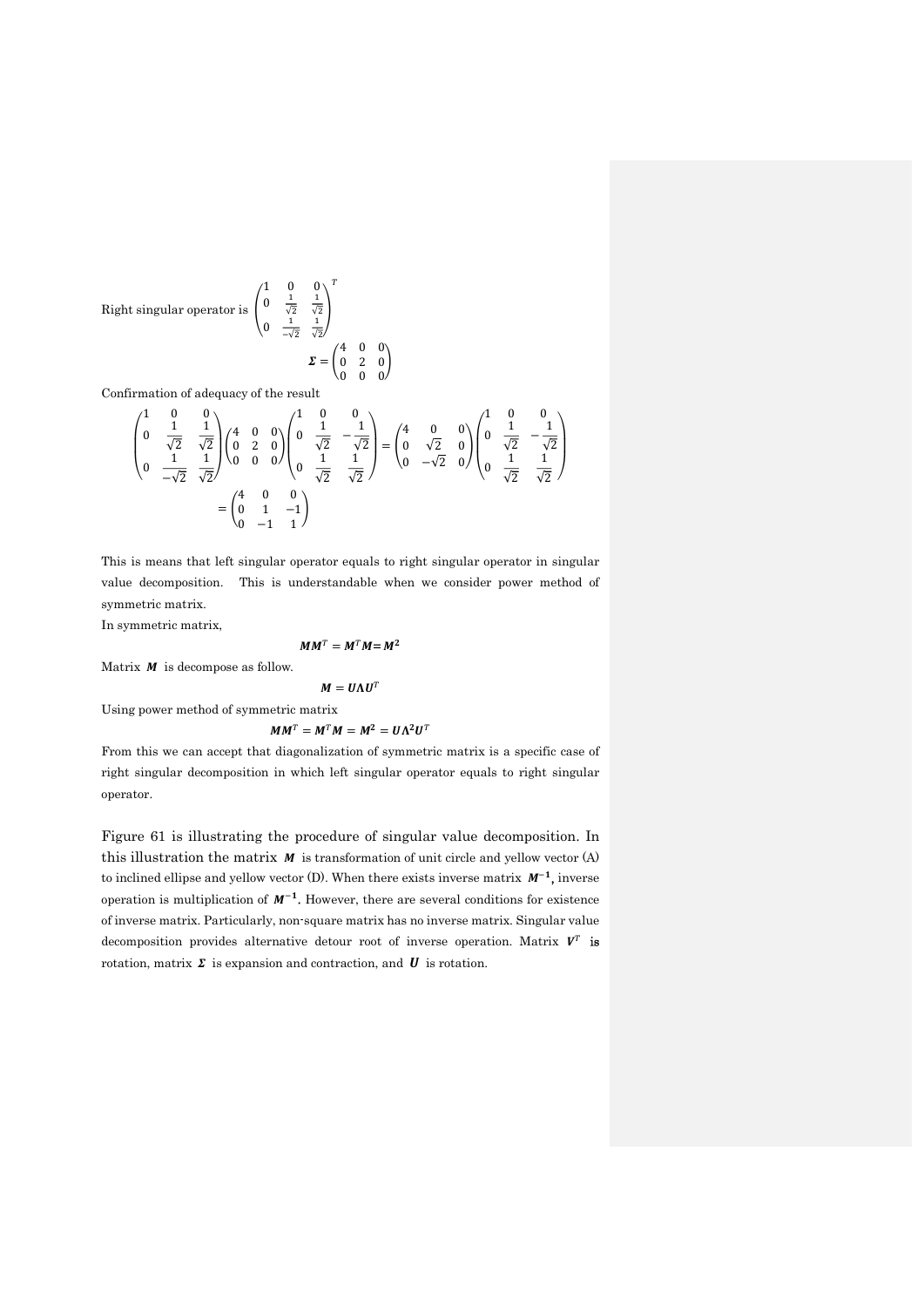

Fig. 61 Procedure of singular value decomposition and inverse operation.

$$
M^{-1}MA = M^{-1}L
$$

$$
A - M^{-1}D
$$

However, we cannot obtain  $M^{-1}$ . The alternative route of M is  $V^T \to \Sigma \to U$ . This is expressed as

$$
\sum_{\text{P}} \sum_{\text{p}} \text{for singular value decomposition and inverse operation.}
$$
\n
$$
M = D
$$
\n
$$
M = D
$$
\n
$$
M = M^{-1}D
$$
\n
$$
A = M^{-1}D
$$
\n
$$
A = M^{-1}D
$$
\n
$$
A = M^{-1}D
$$
\n
$$
M = UZV^{T}
$$
\n
$$
\sum_{\begin{array}{c} m \equiv UZV^{T} \\ \text{if } m \equiv 0 \pmod{0} \\ \text{if } m \equiv 0 \pmod{0} \\ \text{if } m \equiv 0 \pmod{0} \\ \text{if } m \equiv 0 \pmod{0} \\ \text{if } m \equiv 0 \pmod{0} \\ \text{if } m \equiv 0 \pmod{0} \\ \text{if } m \equiv 0 \pmod{0} \\ \text{if } m \equiv 0 \pmod{0} \\ \text{if } m \equiv 0 \pmod{0} \pmod{0} \\ \text{if } m \equiv VZ^{H}U^{T}
$$
\n
$$
\rightarrow V. This proceeds is expressed as follow
$$
\n
$$
M^{*} = VZ^{H}U^{T}
$$
\n
$$
\sum_{\begin{array}{c} m \equiv 0 \pmod{0} \\ \text{if } m \equiv 0 \pmod{0} \\ \text{if } m \equiv 0 \pmod{0} \\ \text{if } m \equiv 0 \pmod{0} \\ \text{if } m \equiv 0 \pmod{0} \\ \text{if } m \equiv 0 \pmod{0} \\ \text{if } m \equiv 0 \pmod{0} \\ \text{if } m \equiv 0 \pmod{0} \\ \text{if } m \equiv 0 \pmod{0} \\ \text{if } m \equiv 0 \pmod{0} \\ \text{if } m \equiv 0 \pmod{0} \\ \text{if } m \equiv 0 \pmod{0} \\ \text{if } m \equiv 0 \pmod{0} \\ \text{if } m \equiv 0 \pmod{0} \\ \text{if } m \equiv 0 \pmod{0} \\ \text{if } m \equiv 0 \pmod{0} \\ \text{if } m \equiv 0 \pmod{0} \\ \text{if } m \equiv 0 \pmod{0} \\ \text{if } m \equiv 0 \pmod{0} \\ \text{if } m \equiv 0 \pmod{0} \\ \text{if } m \equiv 0 \pmod{0} \\ \text{if
$$

singular value decomposition and inverse operation.  
\nseed as follow  
\n
$$
MA = D
$$
\n
$$
A = M^{-1}D
$$
\n
$$
A = M^{-1}D
$$
\n
$$
M^{-1}MA = M^{-1}D
$$
\n
$$
M = U\Sigma V^{T}
$$
\n
$$
M = U\Sigma V^{T}
$$
\n
$$
\begin{pmatrix}\n\gamma_{1} & 0 & \cdots & 0 & 0 & \cdots & 0 \\
0 & \gamma_{2} & \cdots & 0 & 0 & \cdots & 0 \\
\vdots & \vdots & \ddots & \vdots & \vdots & \ddots & 0 \\
0 & 0 & \cdots & 0 & 0 & \cdots & 0 \\
\vdots & \vdots & \ddots & \vdots & \vdots & \ddots & 0 \\
0 & 0 & \cdots & 0 & 0 & \cdots & 0 \\
\vdots & \vdots & \ddots & \vdots & \vdots & \ddots & \vdots \\
0 & 0 & \cdots & 0 & 0 & \cdots & 0 \\
\vdots & \vdots & \ddots & \vdots & \vdots & \ddots & \vdots \\
0 & 0 & \cdots & 0 & 0 & \cdots & 0 \\
\vdots & \vdots & \ddots & \vdots & \vdots & \ddots & 0 \\
0 & \frac{1}{V_{2}} & \cdots & 0 & \cdots & 0 & \cdots & 0 \\
0 & \frac{1}{V_{2}} & \cdots & 0 & \cdots & 0 & \cdots & 0 \\
\vdots & \vdots & \ddots & \vdots & \vdots & \ddots & \vdots \\
0 & 0 & \cdots & 0 & \cdots & 0 & \cdots & 0 \\
\vdots & \vdots & \ddots & \vdots & \vdots & \ddots & \vdots \\
0 & 0 & \cdots & 0 & \cdots & 0 & \cdots & 0 \\
\vdots & \vdots & \ddots & \vdots & \vdots & \ddots & \vdots \\
0 & 0 & \cdots & 0 & \cdots & 0 & \cdots & 0 \\
\end{pmatrix}_{m_{p}}
$$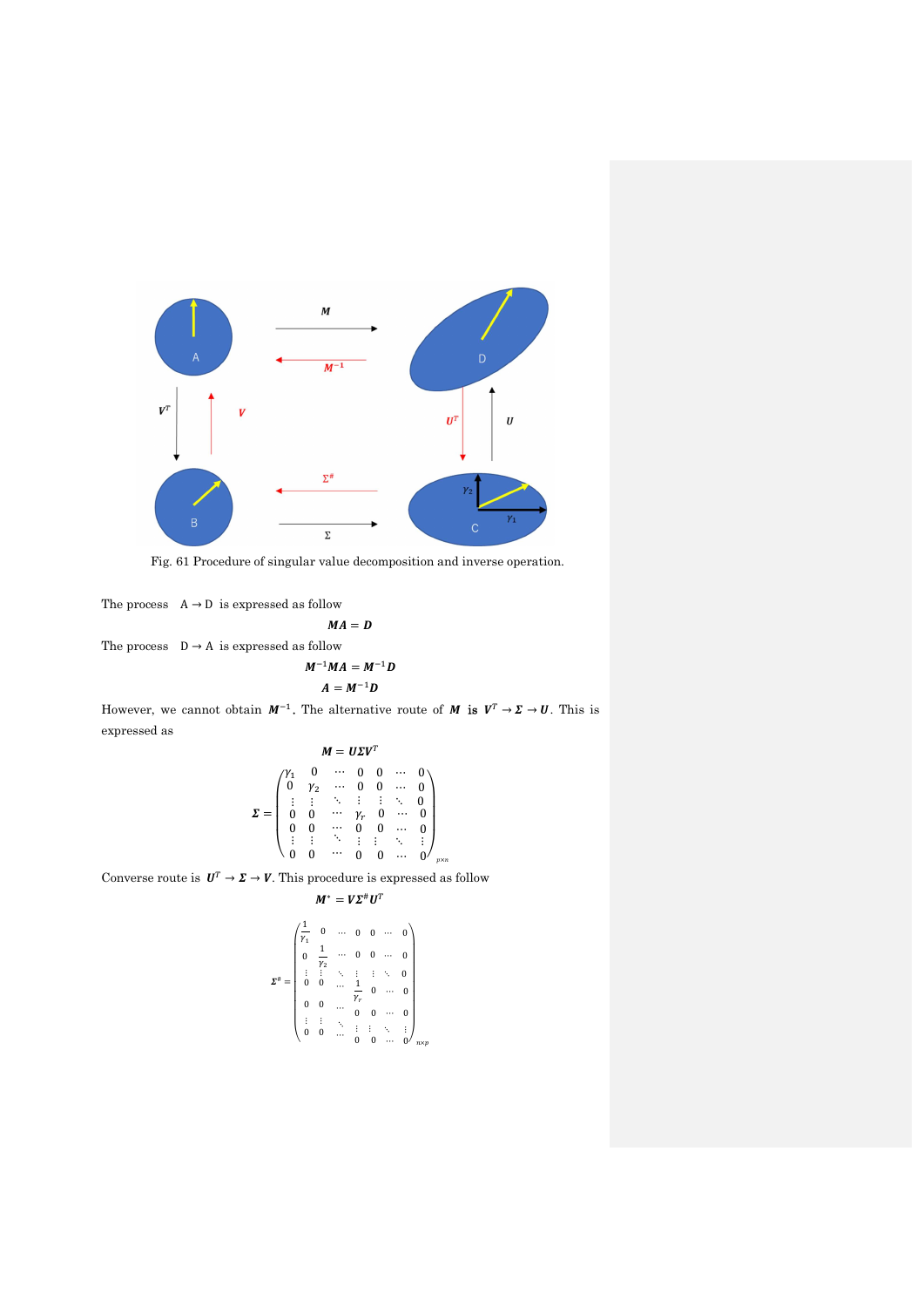M<sup>\*</sup>: Alternative motrix for inverse matrix (pseudo – inverse matrix)

$$
A=M^*D
$$

Pseudo-inverse matrix has similar function as singular value decomposition. Let clarify the relation between pseudo-inverse matrix and singular value decomposition. The formula of pseudo-inverse matrix is as follow

$$
M^{\#} = (M^T M)^{-1} M^T
$$

Using diagonalization of symmetric matrix

$$
MT M = V\Sigma2 VT
$$
  
\n
$$
(MT M)-1 = VT-1 \Sigma-2 V-1 = V\Sigma-2 VT
$$
  
\n
$$
MT = (U\Sigma VT)T = V\Sigma UT
$$
  
\n
$$
M# = (MT M)-1 MT = V\Sigma-2 VT V\Sigma UT = V\Sigma-1 UT
$$
  
\n
$$
M* = M#
$$

We could confirm that inverse operation of singular value decomposition is pseudoinverse matrix. This means that when we consider small singular value as 0, we can decrease the rank for approximate calculation. This is the base of Principle component analysis.

## Exercises for clear understanding

Exercise I. Singular value decomposition of  $2 \times 2$  matrix

$$
A=\begin{pmatrix} 0 & 2 \\ 1 & 0 \end{pmatrix}
$$

Calculation of singular value and left singular operator

$$
AA^T = \begin{pmatrix} 0 & -2 \\ 1 & 0 \end{pmatrix} \begin{pmatrix} 0 & 1 \\ -2 & 0 \end{pmatrix} = \begin{pmatrix} 4 & 0 \\ 0 & 1 \end{pmatrix}
$$

Eigenvalue and eigenvector

$$
\begin{vmatrix} 4 - \lambda & 0 \\ 0 & 1 - \lambda \end{vmatrix} = 0
$$
  
(4 - \lambda)(1 - \lambda) = 0  

$$
\lambda = 4, 1
$$

Eigenvector for  $\lambda = 4$ 

$$
\begin{pmatrix} 4 & 0 \ 0 & 1 \end{pmatrix} \begin{pmatrix} x_1 \ x_2 \end{pmatrix} = 4 \begin{pmatrix} x_1 \ x_2 \end{pmatrix}
$$

$$
x_1 = x_1
$$

$$
x_2 = 4x_2
$$

$$
x_1 = t \text{ and } x_2 = 0,
$$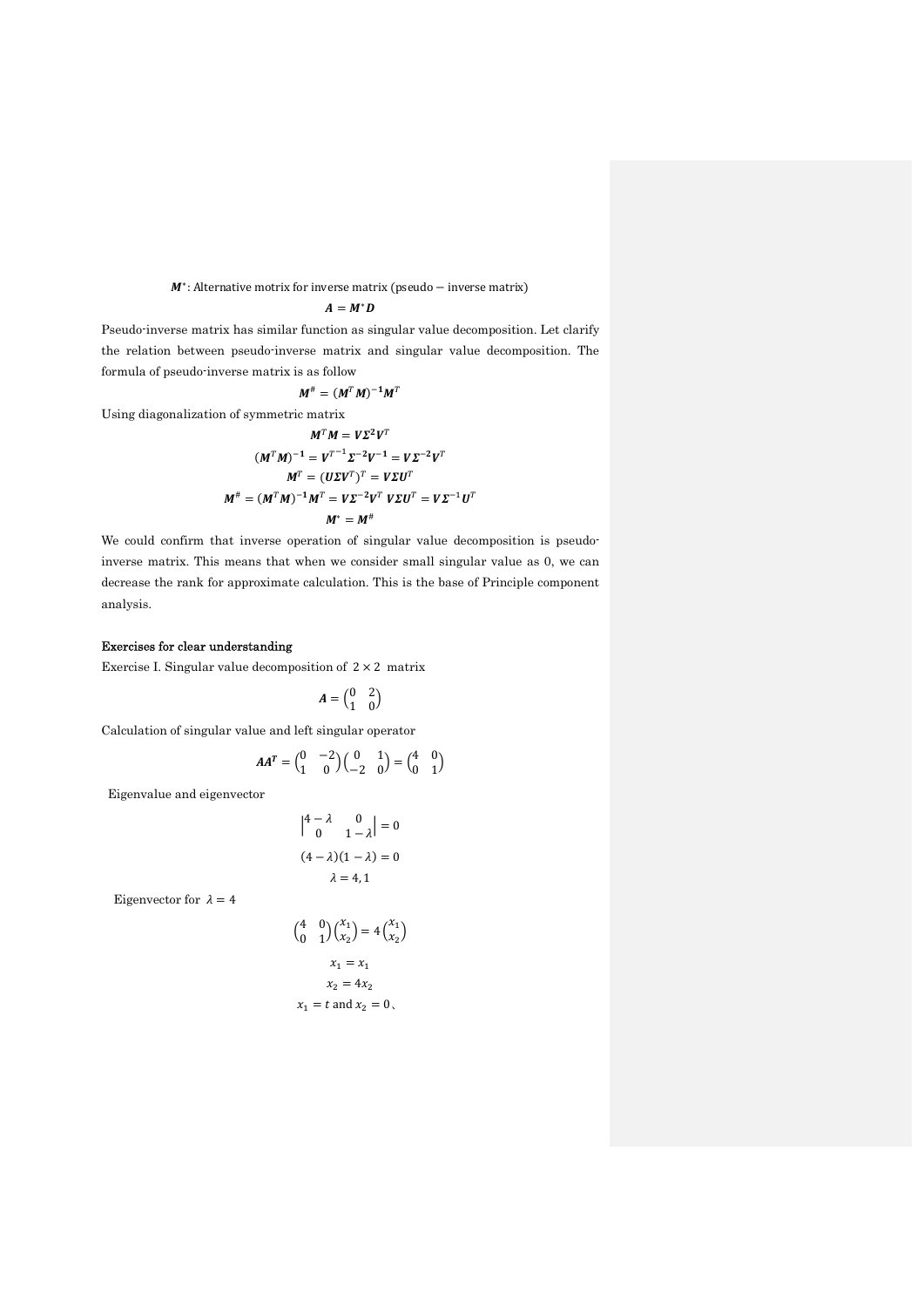Eigenvector for  $\lambda=1$ 

$$
\begin{pmatrix} 4 & 0 \ 0 & 1 \end{pmatrix} \begin{pmatrix} x_1 \\ x_2 \end{pmatrix} = 1 \begin{pmatrix} x_1 \\ x_2 \end{pmatrix}
$$

$$
4x_1 = x_1
$$

$$
x_2 = x_2
$$

$$
x_1 = 0 \text{ and } x_2 = t
$$

$$
\begin{pmatrix} 0 \\ 1 \end{pmatrix}
$$

 $\binom{1}{0}$  $_{0}^{1}$ 

Left singular operator

$$
U = \begin{pmatrix} 1 & 0 \\ 0 & 1 \end{pmatrix}
$$

$$
U^{-1} = U^{T} = \begin{pmatrix} 1 & 0 \\ 0 & 1 \end{pmatrix}
$$

Calculation of right singular operator

$$
A^T A = \begin{pmatrix} 0 & 1 \\ -2 & 0 \end{pmatrix} \begin{pmatrix} 0 & -2 \\ 1 & 0 \end{pmatrix} = \begin{pmatrix} 1 & 0 \\ 0 & 4 \end{pmatrix}
$$

Eigenvalue and eigenvector

$$
\begin{vmatrix} 1 - \lambda & 0 \\ 0 & 4 - \lambda \end{vmatrix} = 0
$$
  
(4 - \lambda)(1 - \lambda) = 0  

$$
\lambda = 4, 1
$$
  

$$
\begin{pmatrix} 1 & 0 \\ 0 & 4 \end{pmatrix} \begin{pmatrix} x_1 \\ x_2 \end{pmatrix} = 4 \begin{pmatrix} x_1 \\ x_2 \end{pmatrix}
$$
  

$$
x_1 = 4x_1
$$
  

$$
x_2 = x_2
$$
  

$$
\begin{pmatrix} 0 \\ 1 \end{pmatrix}
$$
  

$$
\begin{pmatrix} 1 & 0 \\ 0 & 4 \end{pmatrix} \begin{pmatrix} x_1 \\ x_2 \end{pmatrix} = 1 \begin{pmatrix} x_1 \\ x_2 \end{pmatrix}
$$
  

$$
x_1 = x_1
$$
  

$$
4x_2 = x_2
$$
  

$$
x_1 = tx_1
$$
  

$$
x_2 = 0
$$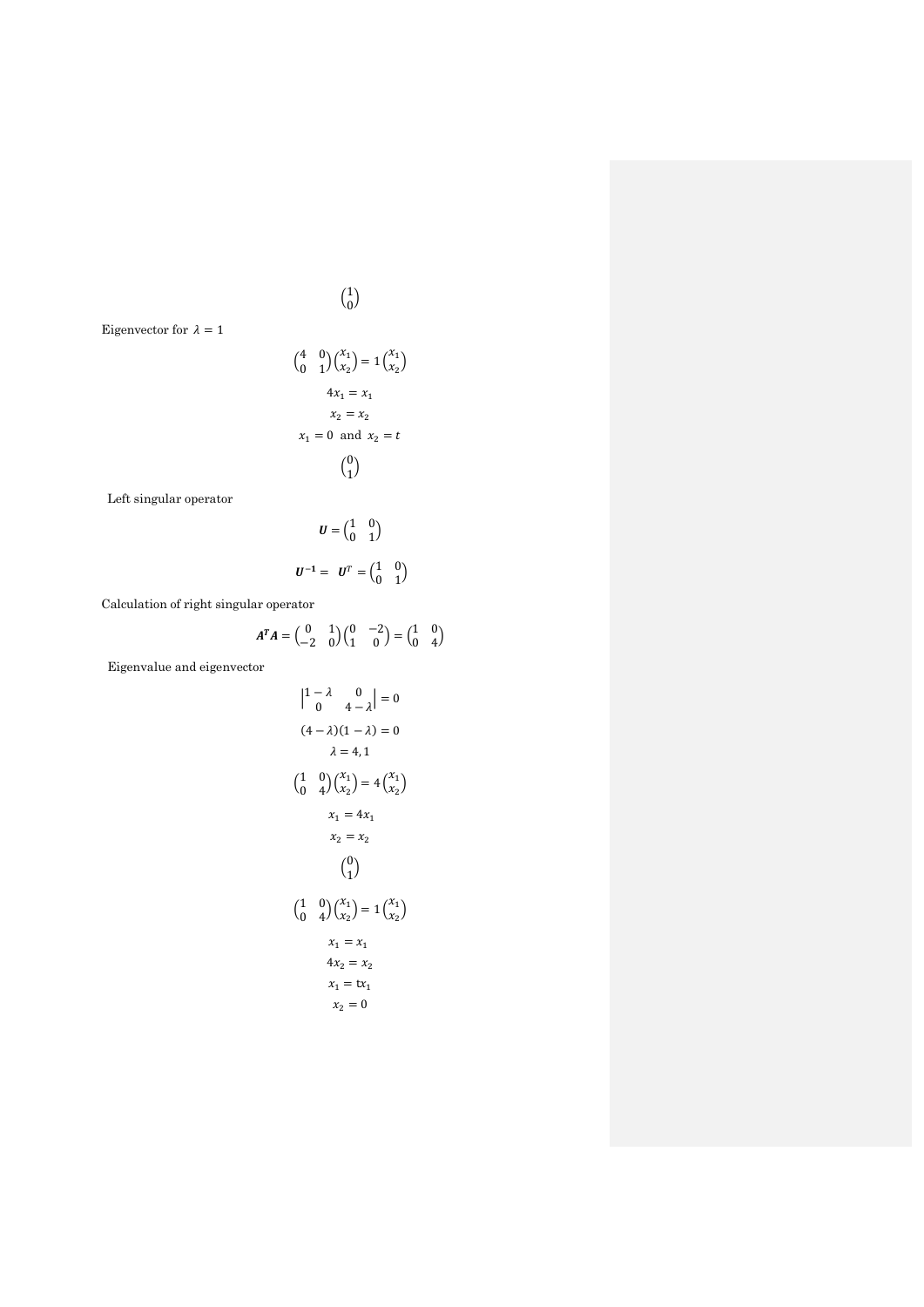$$
\begin{pmatrix} 1 \\ 0 \end{pmatrix}
$$

$$
\mathbf{V} = \begin{pmatrix} 0 & 1 \\ 1 & 0 \end{pmatrix}, \quad \mathbf{V}^{-1} = \mathbf{V}^{T} = \begin{pmatrix} 0 & 1 \\ 1 & 0 \end{pmatrix}
$$

$$
\begin{aligned} \gamma_1 &= \sqrt{\lambda_1} = \sqrt{4} = 2\\ \gamma_2 &= \sqrt{\lambda_2} = \sqrt{1} = 1\\ \mathbf{\Sigma} &= \begin{pmatrix} 2 & 0 \\ 0 & 1 \end{pmatrix} \end{aligned}
$$

Confirmation

$$
\begin{pmatrix} 0 & 2 \\ 1 & 0 \end{pmatrix} = \boldsymbol{U}\boldsymbol{\varSigma}\boldsymbol{V}^T = \begin{pmatrix} 1 & 0 \\ 0 & 1 \end{pmatrix} \begin{pmatrix} 2 & 0 \\ 0 & 1 \end{pmatrix} \begin{pmatrix} 0 & 1 \\ 1 & 0 \end{pmatrix} = \begin{pmatrix} 2 & 0 \\ 0 & 1 \end{pmatrix} \begin{pmatrix} 0 & 1 \\ 1 & 0 \end{pmatrix} = \begin{pmatrix} 0 & 2 \\ 1 & 0 \end{pmatrix}
$$

Exercise II. Singular value decomposition of  $2 \times 3$  matrix

$$
A=\begin{pmatrix} 1 & 0 & 0 \\ 0 & 1 & 1 \end{pmatrix}
$$

Rank of this matrix is 2

$$
\boldsymbol{A}^T = \begin{pmatrix} 1 & 0 \\ 0 & 1 \\ 0 & 1 \end{pmatrix}
$$

Left singular operator

$$
AA^T = \begin{pmatrix} 1 & 0 & 0 \\ 0 & 1 & 1 \end{pmatrix} \begin{pmatrix} 1 & 0 \\ 0 & 1 \\ 0 & 1 \end{pmatrix} = \begin{pmatrix} 1 & 0 \\ 0 & 2 \end{pmatrix}
$$

Eigenvalue is  $\lambda = 2$ , 1 and singular value  $\gamma_1 = \sqrt{2}$ , and  $\gamma_1 = 1$ . Eigenvector

$$
\begin{pmatrix} 1 & 0 \\ 0 & 2 \end{pmatrix} \begin{pmatrix} x_1 \\ x_2 \end{pmatrix} = 2 \begin{pmatrix} x_1 \\ x_2 \end{pmatrix}
$$

$$
x_1 = 2x_1
$$

$$
2x_2 = 2x_2
$$

$$
x_1 = 0, x_2 = t
$$

$$
\begin{pmatrix} 1 & 0 \\ 0 & 2 \end{pmatrix} \begin{pmatrix} x_1 \\ x_2 \end{pmatrix} = \begin{pmatrix} x_1 \\ x_2 \end{pmatrix}
$$

$$
x_1 = x_1
$$

$$
2x_2 = x_2
$$

$$
x_1 = 1, x_2 = 0
$$

$$
\boldsymbol{U} = \begin{pmatrix} 0 & 1 \\ 1 & 0 \end{pmatrix}, \ \boldsymbol{U}^{-1} = \ \boldsymbol{U}^{T} = \begin{pmatrix} 0 & 1 \\ 1 & 0 \end{pmatrix}
$$

 $\sim$ 

Right singular operator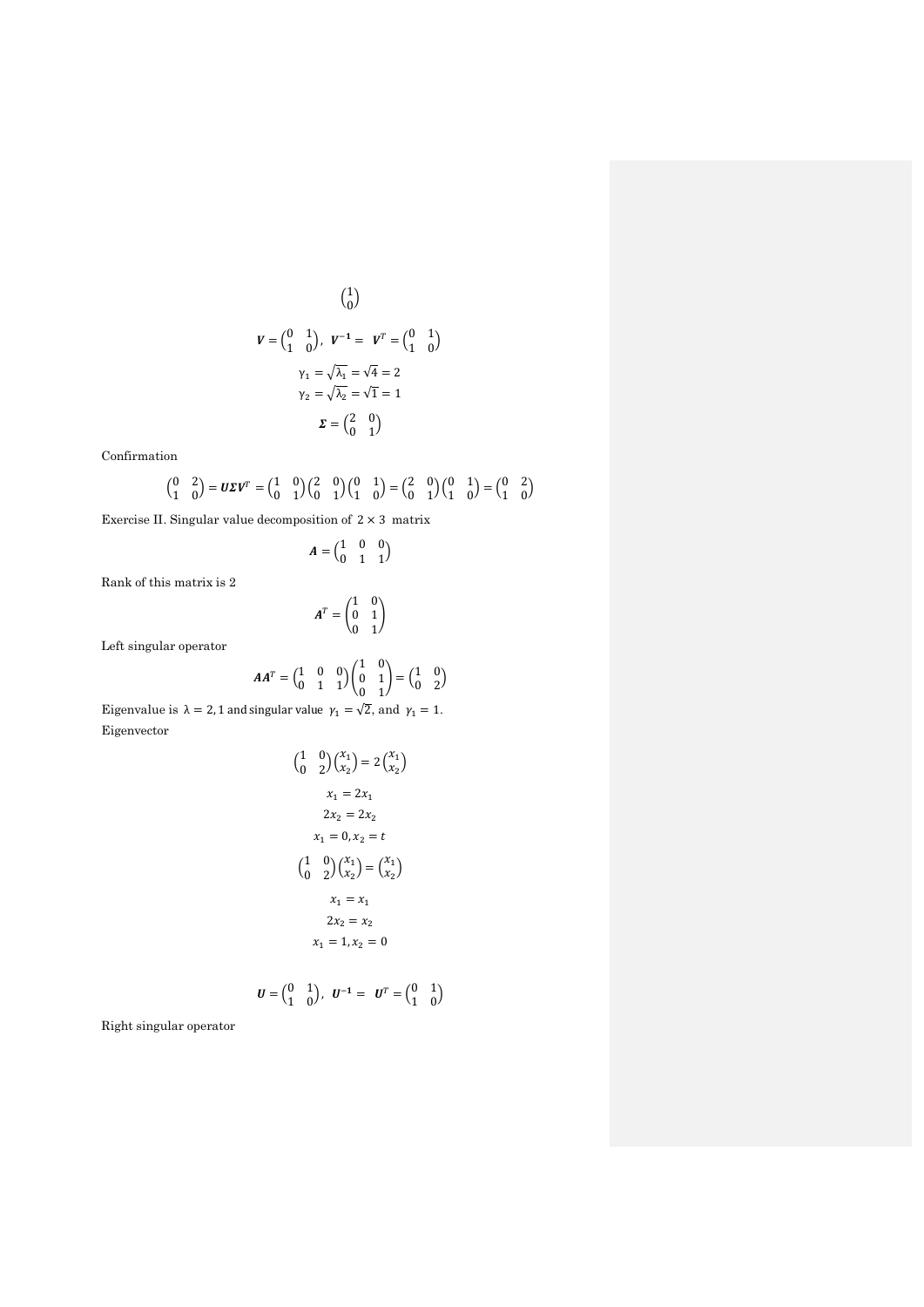$$
A^{T}A = \begin{pmatrix} 1 & 0 \\ 0 & 1 \\ 0 & 1 \end{pmatrix} \begin{pmatrix} 1 & 0 & 0 \\ 0 & 1 & 1 \\ 0 & 1 & 1 \end{pmatrix} = \begin{pmatrix} 1 & 0 & 0 \\ 0 & 1 & 1 \\ 0 & 1 & 1 \\ 0 & 1 & 1 \end{pmatrix}
$$
  
\nEigenvalue and eigenvector  
\n
$$
\begin{vmatrix} 1-\lambda & 0 & 0 \\ 0 & 1-\lambda & 1 \\ 0 & 1 & 1-\lambda \end{vmatrix} = 0
$$
\n $(1-\lambda)^3 - (1-\lambda) = 0$ \n $(1-\lambda)(1-\lambda)^2 - 1 = 0$ \n $\lambda = 2, 1, 0$   
\nRank of A is 2  
\n $\begin{pmatrix} 1 & 0 & 0 \\ 0 & 1 & 1 \\ 0 & 1 & 1 \end{pmatrix} \begin{pmatrix} x_1 \\ x_2 \\ x_3 \end{pmatrix} = 2 \begin{pmatrix} x_1 \\ x_2 \\ x_3 \end{pmatrix}$ \n $x_1 = 2x_1$ \n $x_2 + x_3 = 2x_2$ \n $x_2 + x_3 = 2x_3$ \n
$$
\begin{pmatrix} 0 \\ t \\ t \end{pmatrix}
$$
\n $t = \frac{1}{\sqrt{2}}$ \n
$$
\begin{pmatrix} 0 \\ 0 \\ t \\ t \end{pmatrix}
$$
\n $t = \frac{1}{\sqrt{2}}$ \n
$$
\begin{pmatrix} 1 \\ 0 \\ 1 \\ 0 \end{pmatrix}
$$
\nEigenvector for  $\lambda = 1$ \n
$$
\begin{pmatrix} 1 & 0 & 0 \\ 0 & 1 & 1 \\ 0 & 1 & 1 \end{pmatrix} \begin{pmatrix} x_1 \\ x_2 \\ x_3 \end{pmatrix} = 1 \begin{pmatrix} x_1 \\ x_2 \\ x_3 \end{pmatrix}
$$
\n $x_1 = x_1$ \n
$$
x_2 + x_3 = x_2
$$
\n
$$
x_2 + x_3 = x_2
$$
\n
$$
x_2 + x_3 = x_3
$$
\n
$$
\begin{pmatrix} 1 \\ 0 \\ 0 \\ 0 \\ 1 \end{pmatrix}
$$
\n
$$
\begin{pmatrix}
$$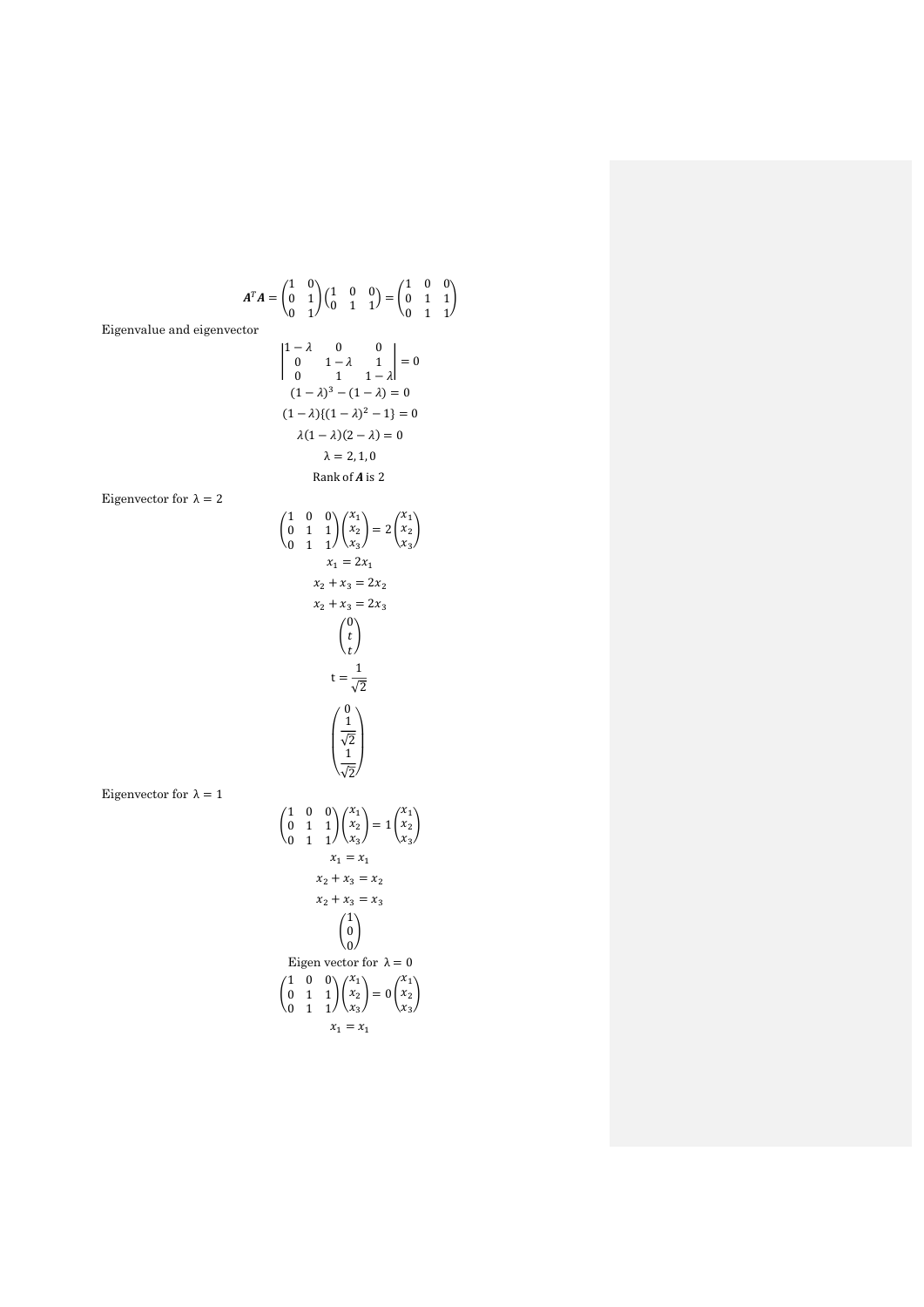$$
x_2 + x_3 = 0
$$
  
\n
$$
x_2 + x_3 = 0
$$
  
\n
$$
\begin{pmatrix} 0 \\ t \\ -t \end{pmatrix}
$$
  
\n
$$
t = \frac{1}{\sqrt{2}}
$$
  
\n
$$
\begin{pmatrix} 0 \\ \frac{1}{\sqrt{2}} \\ -\frac{1}{\sqrt{2}} \end{pmatrix}
$$

Right singular operator

$$
V = \begin{pmatrix} 0 & 1 & 0 \\ \frac{1}{\sqrt{2}} & 0 & \frac{1}{\sqrt{2}} \\ \frac{1}{\sqrt{2}} & 0 & -\frac{1}{\sqrt{2}} \end{pmatrix}
$$

$$
V^{T} = \begin{pmatrix} 0 & \frac{1}{\sqrt{2}} & \frac{1}{\sqrt{2}} \\ 1 & 0 & 0 \\ 0 & \frac{1}{\sqrt{2}} & -\frac{1}{\sqrt{2}} \end{pmatrix}
$$

$$
\Sigma = \begin{pmatrix} \sqrt{2} & 0 \\ 0 & 1 \end{pmatrix}
$$

Conformation

$$
A = \begin{pmatrix} 1 & 0 & 0 \\ 0 & 1 & 1 \end{pmatrix} = U \Sigma V^{T} = \begin{pmatrix} 0 & 1 \\ 1 & 0 \end{pmatrix} \begin{pmatrix} \sqrt{2} & 0 & 0 \\ 0 & 1 & 0 \end{pmatrix} \begin{pmatrix} 0 & \frac{1}{\sqrt{2}} & \frac{1}{\sqrt{2}} \\ 1 & 0 & 0 \\ 0 & \frac{1}{\sqrt{2}} & -\frac{1}{\sqrt{2}} \end{pmatrix} = \begin{pmatrix} 1 & 0 & 0 \\ 0 & 1 & 1 \end{pmatrix}
$$

Exercise III. Pseudo-inverse matrix of upper 2 ×3 matrix At first, we try to calculate directly by following equation.

$$
A^{\dagger} = (A^T A)^{-1} A^T
$$

$$
A^T A = \begin{pmatrix} 1 & 0 \\ 0 & 1 \\ 0 & 1 \end{pmatrix} \begin{pmatrix} 1 & 0 & 0 \\ 0 & 1 & 1 \end{pmatrix} = \begin{pmatrix} 1 & 0 & 0 \\ 0 & 1 & 1 \\ 0 & 1 & 1 \end{pmatrix}
$$

$$
\begin{vmatrix} 1 & 0 & 0 \\ 0 & 1 & 1 \\ 0 & 1 & 1 \end{vmatrix} = 0
$$

We cannot calculate inverse matrix of  $A<sup>T</sup>A$ , because the determinant is 0. So, we try to calculate Pseudo-inverse matrix of upper 2 ×3 matrix by singular value decomposition  $A^{\#} = V\Sigma^{\#}U^{T}$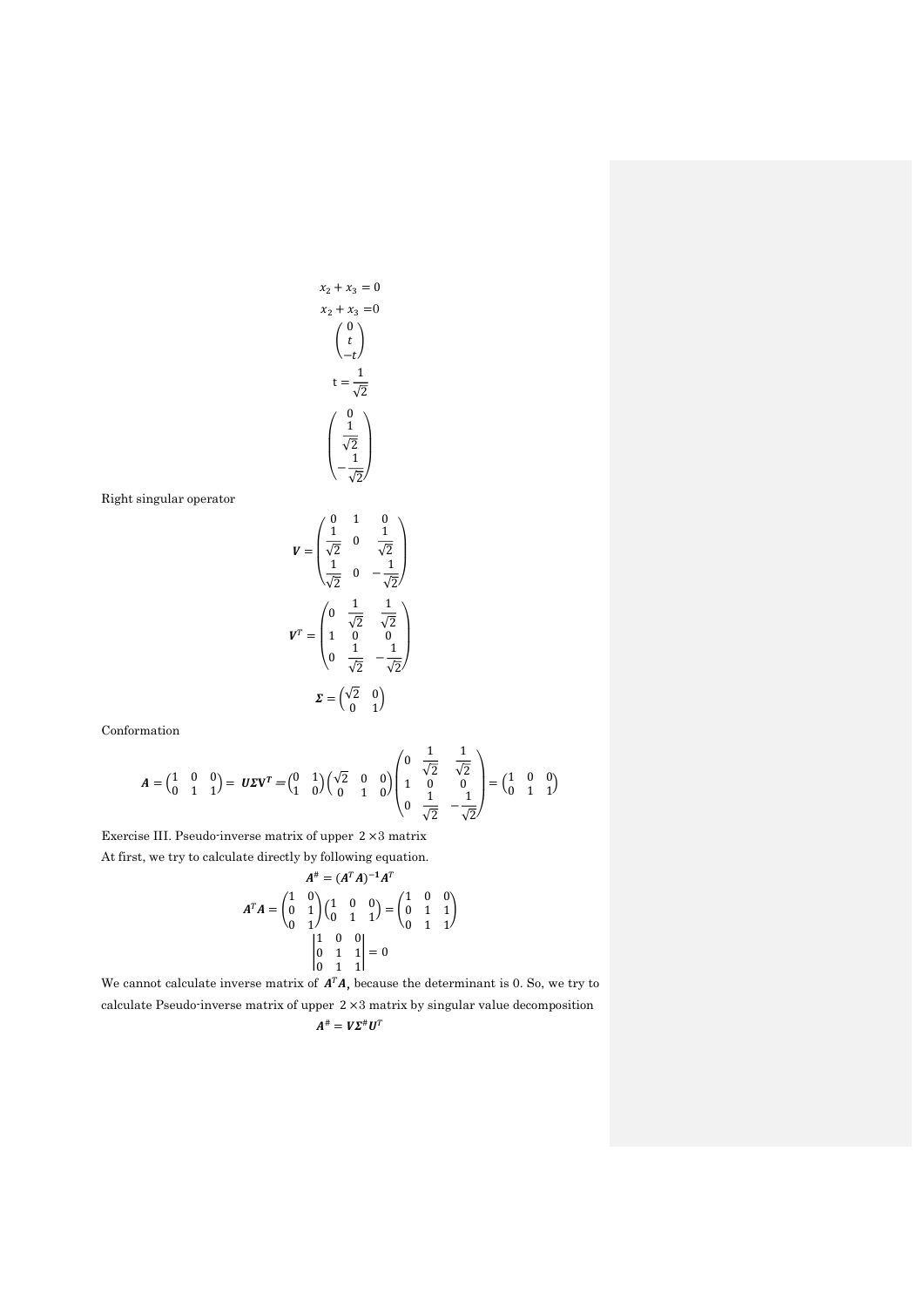$$
V = \begin{pmatrix} 0 & 1 & 0 \\ \frac{1}{\sqrt{2}} & 0 & \frac{1}{\sqrt{2}} \\ \frac{1}{\sqrt{2}} & 0 & -\frac{1}{\sqrt{2}} \end{pmatrix}
$$
  

$$
\Sigma^{\#} = \begin{pmatrix} \frac{1}{\sqrt{2}} & 0 \\ \frac{1}{\sqrt{2}} & 0 \end{pmatrix}
$$
  

$$
U^{T} = U = \begin{pmatrix} 0 & 1 \\ 1 & 0 \end{pmatrix}
$$
  

$$
A^{\#} = V\Sigma^{\#}U^{T} = \begin{pmatrix} 0 & 1 & 0 \\ \frac{1}{\sqrt{2}} & 0 & \frac{1}{\sqrt{2}} \\ \frac{1}{\sqrt{2}} & 0 & -\frac{1}{\sqrt{2}} \end{pmatrix} \begin{pmatrix} \frac{1}{\sqrt{2}} & 0 \\ 0 & 1 \\ 0 & 0 \end{pmatrix} \begin{pmatrix} 0 & 1 \\ 1 & 0 \end{pmatrix}
$$
  

$$
= \begin{pmatrix} 0 & 1 \\ \frac{1}{2} & 0 \\ \frac{1}{2} & 0 \end{pmatrix} \begin{pmatrix} 0 & 1 \\ 1 & 0 \end{pmatrix} = \begin{pmatrix} 1 & 0 \\ 0 & \frac{1}{2} \\ 0 & \frac{1}{2} \end{pmatrix} = \begin{pmatrix} 1 & 0 \\ 0 & 1 \\ 0 & 0 \end{pmatrix}
$$

Confirmation

$$
AA^{\#} = \begin{pmatrix} 1 & 0 & 0 \\ 0 & 1 & 1 \end{pmatrix} \begin{pmatrix} 1 & 0 \\ 0 & 1 \end{pmatrix} = \begin{pmatrix} 1 & 0 \\ 0 & 1 \end{pmatrix}
$$

$$
A^{\#}A = \begin{pmatrix} 1 & 0 \\ 0 & 1 \end{pmatrix} \begin{pmatrix} 1 & 0 & 0 \\ 0 & 1 & 1 \end{pmatrix} = \begin{pmatrix} 1 & 0 & 0 \\ 0 & 1 & 1 \\ 0 & 0 & 0 \end{pmatrix} = \begin{pmatrix} 1 & 0 & 0 \\ 0 & 1 & 0 \\ 0 & 0 & 0 \end{pmatrix}
$$

Exercise IV. Singular value decomposition of 3 ×4 matrix

$$
A = \begin{pmatrix} 2 & 2 & 2 & 2 \\ 1 & -1 & 1 & -1 \\ -1 & 1 & -1 & 1 \end{pmatrix}
$$
  
\n
$$
AA^{T} = \begin{pmatrix} 2 & 2 & 2 & 2 \\ 1 & -1 & 1 & -1 \\ -1 & 1 & -1 & 1 \end{pmatrix} \begin{pmatrix} 2 & 1 & -1 \\ 2 & -1 & 1 \\ 2 & 1 & -1 \end{pmatrix} = \begin{pmatrix} 16 & 0 & 0 \\ 0 & 4 & -4 \\ 0 & -4 & 4 \end{pmatrix} = 4 \begin{pmatrix} 4 & 0 & 0 \\ 0 & 1 & -1 \\ 0 & -1 & 1 \end{pmatrix}
$$
  
\n
$$
A^{T}A = \begin{pmatrix} 2 & 1 & -1 \\ 2 & -1 & 1 \\ 2 & 1 & -1 \\ 2 & -1 & 1 \end{pmatrix} \begin{pmatrix} 2 & 2 & 2 \\ 1 & -1 & 1 \\ -1 & 1 & -1 & 1 \end{pmatrix} = \begin{pmatrix} 6 & 0 & 6 & 0 \\ 0 & 6 & 0 & 6 \\ 6 & 0 & 6 & 0 \\ 0 & 6 & 0 & 6 \end{pmatrix}
$$

Left singular operator

Singular value

$$
\begin{vmatrix} 4-\lambda & 0 & 0 \\ 0 & 1-\lambda & -1 \\ 0 & -1 & 1-\lambda \end{vmatrix} = 0
$$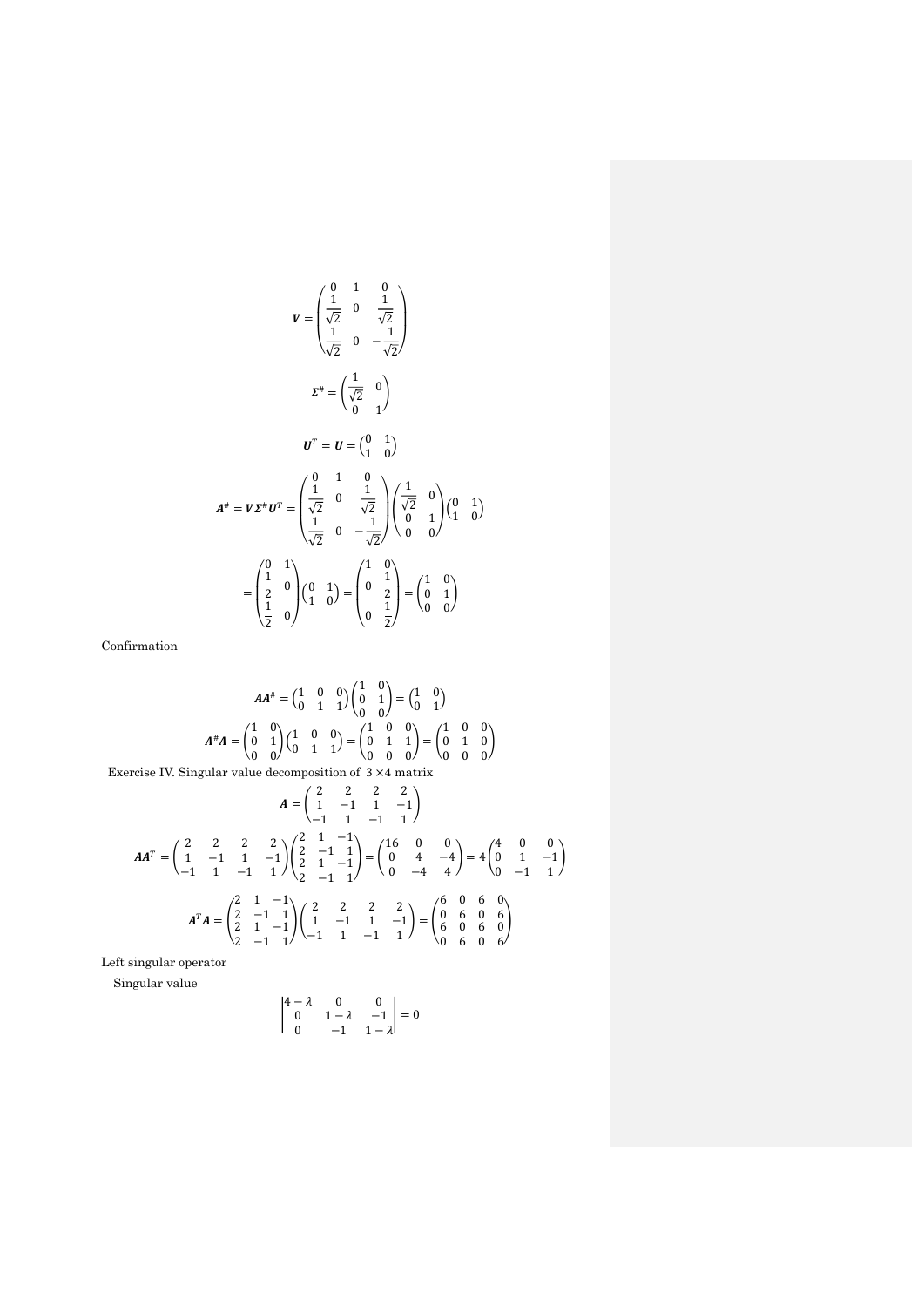$$
(4 - \lambda)(1 - \lambda)^2 - (4 - \lambda) = 0
$$
  
\n
$$
(4 - \lambda)((1 - \lambda)^2 - 1) = 0
$$
  
\n
$$
\lambda(4 - \lambda)(2 - \lambda) = 0
$$
  
\n
$$
\lambda_1 = 4 \times 4, \lambda_2 = 4 \times 2, \lambda_3 = 0
$$
  
\nRank r=2  
\n
$$
\gamma_1 = 4, \gamma_2 = 2\sqrt{2}
$$
  
\n
$$
\Sigma = \begin{pmatrix} 4 & 0 & 0 & 0 \\ 0 & 2\sqrt{2} & 0 & 0 \\ 0 & 0 & 0 & 0 \end{pmatrix}
$$

Eigenvector

$$
\begin{pmatrix}\n4 & 0 & 0 \\
0 & 1 & -1 \\
0 & -1 & 1\n\end{pmatrix}\n\begin{pmatrix}\nx_1 \\
x_2 \\
x_3\n\end{pmatrix} = 4\n\begin{pmatrix}\nx_1 \\
x_2 \\
x_3\n\end{pmatrix}
$$
\n
$$
4x_1 = 4x_1
$$
\n
$$
x_2 - x_3 = 4x_2
$$
\n
$$
-x_2 + x_3 = 4x_3
$$
\n
$$
-x_3 = 3x_2
$$
\n
$$
-x_2 = 3x_3
$$
\nEigenvector\n
$$
\begin{pmatrix}\n1 \\
0 \\
0\n\end{pmatrix}
$$
\n
$$
\begin{pmatrix}\n4 & 0 & 0 \\
0 & 1 & -1 \\
0 & -1 & 1\n\end{pmatrix}\n\begin{pmatrix}\nx_1 \\
x_2 \\
x_3\n\end{pmatrix} = 2\n\begin{pmatrix}\nx_1 \\
x_2 \\
x_3\n\end{pmatrix}
$$
\n
$$
4x_1 = 2x_1
$$
\n
$$
x_2 - x_3 = 2x_2
$$
\n
$$
-x_2 = x_3
$$
\n
$$
-x_2 = x_3
$$
\nEigenvector\n
$$
\begin{pmatrix}\n0 \\
\frac{1}{\sqrt{2}} \\
-\frac{1}{\sqrt{2}}\n\end{pmatrix}
$$
\n
$$
\begin{pmatrix}\n4 & 0 & 0 \\
0 & 1 & -1 \\
0 & -1 & 1\n\end{pmatrix}\n\begin{pmatrix}\nx_1 \\
x_2 \\
x_3\n\end{pmatrix} = 0\n\begin{pmatrix}\nx_1 \\
x_2 \\
x_3\n\end{pmatrix}
$$
\n
$$
4x_1 = 0
$$
\n
$$
x_2 - x_3 = 0
$$
\n
$$
-x_2 + x_3 = 0
$$
\n
$$
x_2 = x_3
$$
\n
$$
x_3 = x_2
$$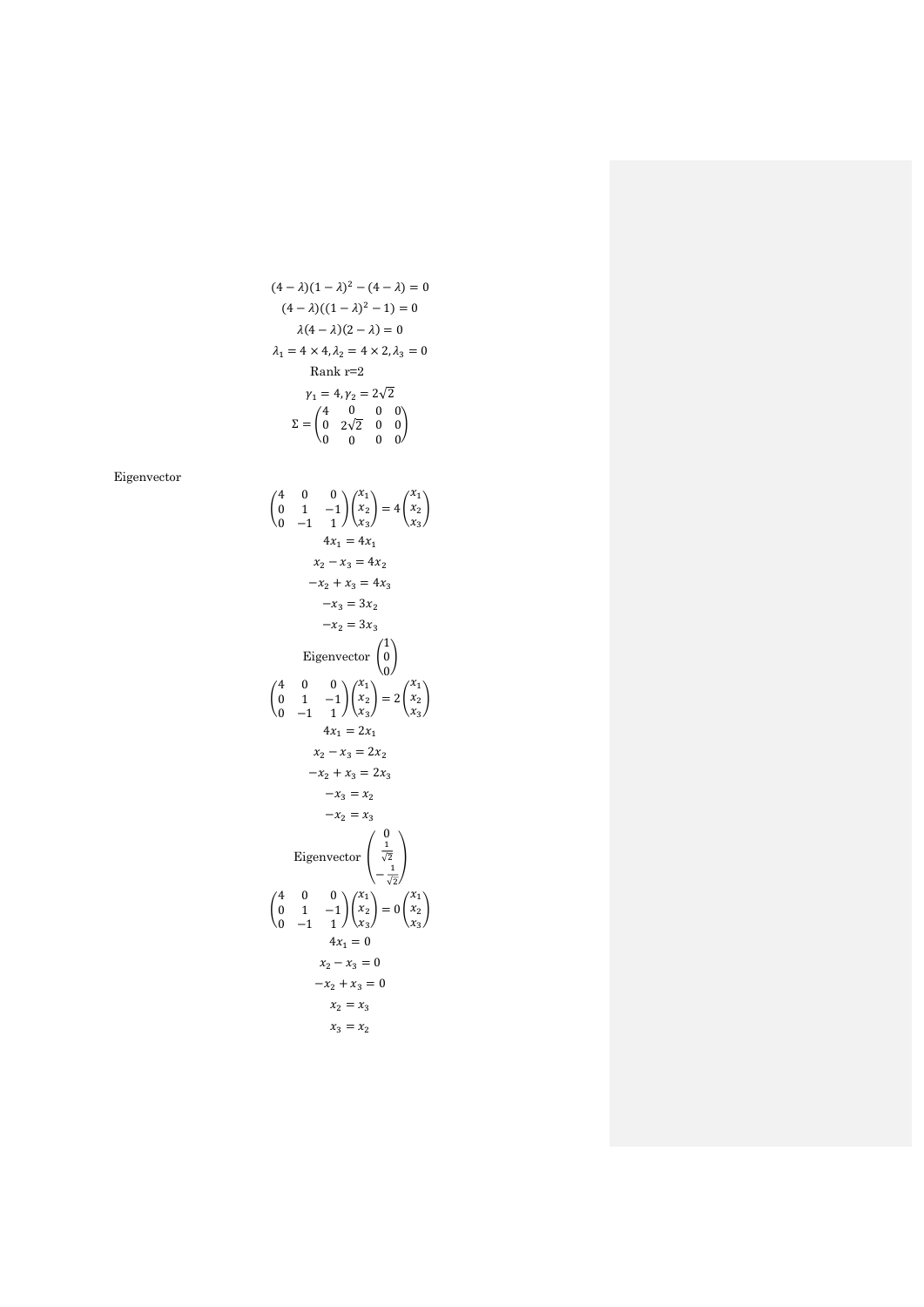Eigenvector 
$$
\begin{pmatrix} 0 \\ \frac{1}{\sqrt{2}} \\ \frac{1}{\sqrt{2}} \end{pmatrix}
$$
  

$$
U = \begin{pmatrix} 1 & 0 & 0 \\ 0 & \frac{1}{\sqrt{2}} & \frac{1}{\sqrt{2}} \\ 0 & -\frac{1}{\sqrt{2}} & \frac{1}{\sqrt{2}} \end{pmatrix}
$$

Right singular operator

$$
\begin{vmatrix}\n6-\lambda & 0 & 6 & 0 \\
0 & 6-\lambda & 0 & 6 \\
6 & 0 & 6-\lambda & 0 \\
0 & 6 & 0 & 6-\lambda\n\end{vmatrix} = 0
$$
\n
$$
((6-\lambda)^2)^2 - 2 \times 6^2(6-\lambda)^2 + (6^2)^2 = 0
$$
\n
$$
((6-\lambda)^2)^2 - 6^2 = 0
$$
\n
$$
((6-\lambda)^2)^2 - 6^2 = 0
$$
\n
$$
((6-\lambda)^2 - 6^2)^2 = 0
$$
\n
$$
(\lambda^2 - 12\lambda)^2 = 0
$$
\n
$$
\lambda = 12,0
$$
\n
$$
\begin{pmatrix}\n6 & 0 & 6 & 0 \\
0 & 6 & 0 & 6 \\
6 & 0 & 6 & 0\n\end{pmatrix}\n\begin{pmatrix}\nx_1 \\
x_2 \\
x_3 \\
x_4\n\end{pmatrix} = 12 \begin{pmatrix}\nx_1 \\
x_2 \\
x_3 \\
x_4\n\end{pmatrix}
$$
\n
$$
6x_1 + 6x_3 = 12x_1
$$
\n
$$
6x_2 + 6x_4 = 12x_4
$$
\n
$$
x_1 = x_3
$$
\n
$$
x_2 = x_4
$$
\n
$$
x_1 = x_3
$$
\n
$$
x_2 = x_4
$$
\n
$$
\begin{pmatrix}\n\frac{1}{2} \\
\frac{1}{2} \\
\frac{1}{2}\n\end{pmatrix}\n\begin{pmatrix}\n\frac{1}{2} \\
-\frac{1}{2} \\
-\frac{1}{2}\n\end{pmatrix}
$$
\n
$$
\begin{pmatrix}\n6 & 0 & 6 & 0 \\
0 & 6 & 0 & 6 \\
6 & 0 & 6 & 0 \\
0 & 6 & 0 & 6\n\end{pmatrix}\n\begin{pmatrix}\nx_1 \\
x_2 \\
x_3 \\
x_4\n\end{pmatrix} = 0
$$
\n
$$
6x_1 + 6x_3 = 0
$$
\n
$$
6x_1 + 6x_3 = 0
$$
\n
$$
6x_2 + 6x_4 = 0
$$
\n
$$
x_1 = -x_3
$$
\n
$$
x_2 = -x_4
$$